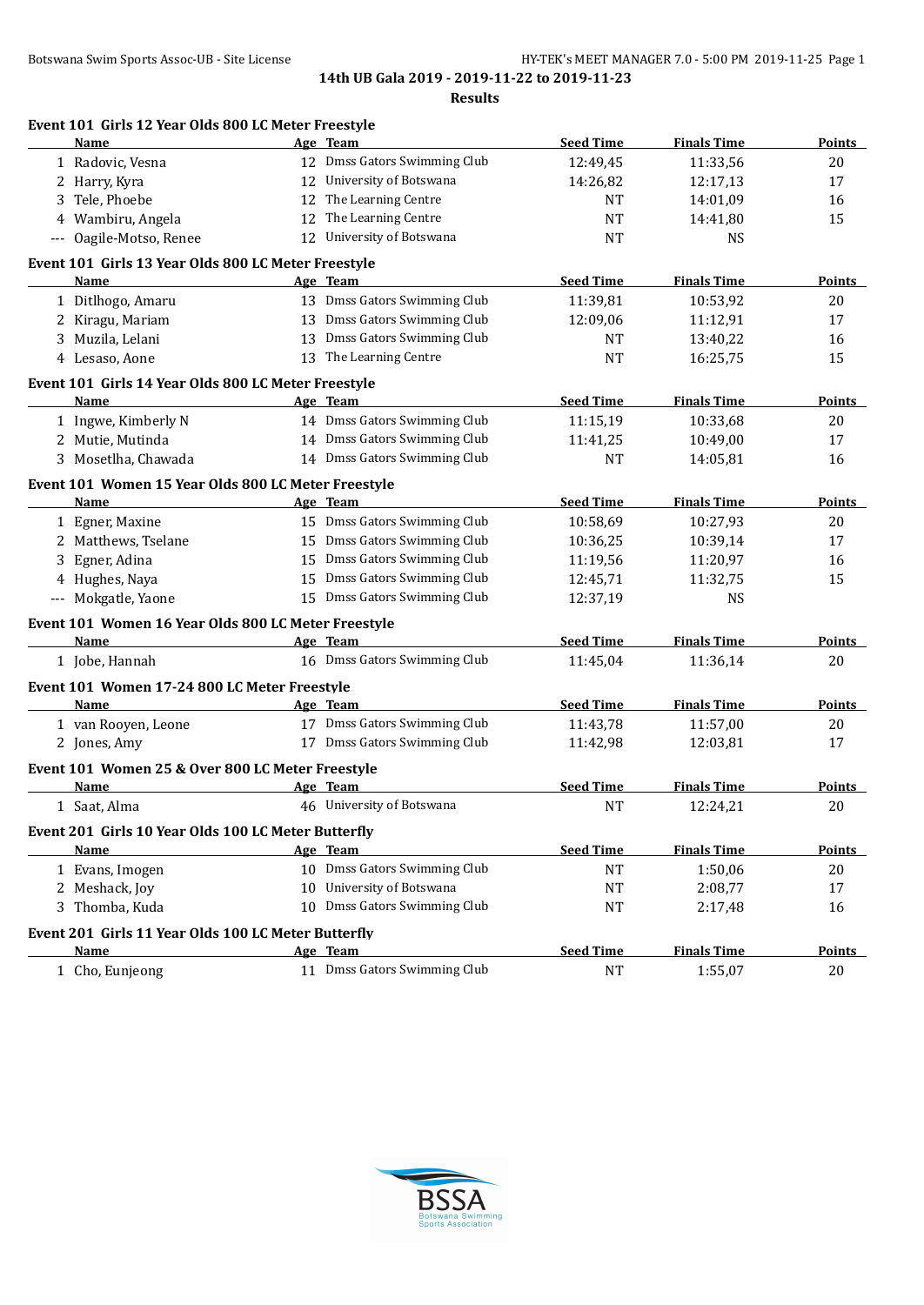**14th UB Gala 2019 - 2019-11-22 to 2019-11-23**

| esun |
|------|
|------|

| Event 201 Girls 12 Year Olds 100 LC Meter Butterfly<br>Name |    | Age Team                          | <b>Seed Time</b> | <b>Finals Time</b> | Points        |
|-------------------------------------------------------------|----|-----------------------------------|------------------|--------------------|---------------|
|                                                             |    | 12 University of Botswana         | 1:21,61          | 1:20,28            | 20            |
| 1 Harry, Kyra<br>2 Radovic, Vesna                           |    | 12 Dmss Gators Swimming Club      | <b>NT</b>        | 1:42,95            | 17            |
| Tele, Phoebe                                                |    | 12 The Learning Centre            | NT               | 1:43,56            | 16            |
| 3<br>4 Wambiru, Angela                                      |    | 12 The Learning Centre            |                  |                    | 15            |
| 5 Zambane, Aone                                             |    | 12 Dmss Gators Swimming Club      | NT               | 1:49,46<br>1:49,68 | 14            |
| 6 Kesiilwe, Katlego                                         |    | 12 Propellers Swimming Club       | NT<br>NT         | 2:08,01            | 13            |
|                                                             |    |                                   |                  |                    |               |
| Event 201 Girls 13 Year Olds 100 LC Meter Butterfly         |    |                                   |                  |                    |               |
| Name                                                        |    | Age Team                          | <b>Seed Time</b> | <b>Finals Time</b> | Points        |
| 1 Ditlhogo, Amaru                                           |    | 13 Dmss Gators Swimming Club      | 1:36,29          | 1:23,92            | 20            |
| 2 Kiragu, Mariam                                            |    | 13 Dmss Gators Swimming Club      | 1:34,50          | 1:26,06            | 17            |
| 3 Visser, Tamica                                            |    | 13 Dmss Gators Swimming Club      | <b>NT</b>        | 1:42,28            | 16            |
| 4 Muzila, Lelani                                            |    | 13 Dmss Gators Swimming Club      | <b>NT</b>        | 1:42,47            | 15            |
| 5 Macheng, Khethiwe                                         |    | 13 University of Botswana         | NT               | 2:08,30            | 14            |
| Event 201 Girls 14 Year Olds 100 LC Meter Butterfly         |    |                                   |                  |                    |               |
| Name                                                        |    | Age Team                          | <b>Seed Time</b> | <b>Finals Time</b> | <b>Points</b> |
| 1 Ingwe, Kimberly N                                         |    | 14 Dmss Gators Swimming Club      | 1:23,00          | 1:14,83            | 20            |
| 2 Mutie, Mutinda                                            |    | 14 Dmss Gators Swimming Club      | 1:18,15          | 1:15,47            | 17            |
| 3 Pieterse, Megan                                           |    | 14 Phoenix Swimming Club          | NT               | 1:42,03            | 16            |
| 4 Pesic, Ema                                                |    | 14 The Learning Centre            | NT               | 1:47,40            | 15            |
| 5 Mosetlha, Chawada                                         |    | 14 Dmss Gators Swimming Club      | NT               | 1:49,37            | 14            |
| Event 201 Women 15 Year Olds 100 LC Meter Butterfly         |    |                                   |                  |                    |               |
| <u>Name</u>                                                 |    | Age Team                          | <b>Seed Time</b> | <b>Finals Time</b> | <b>Points</b> |
| 1 Egner, Maxine                                             |    | 15 Dmss Gators Swimming Club      | 1:11,64          | 1:14,04            | 20            |
| 2 Hughes, Naya                                              |    | 15 Dmss Gators Swimming Club      | <b>NT</b>        | 1:33,83            | 17            |
|                                                             |    |                                   |                  |                    |               |
| Event 201 Women 17-24 100 LC Meter Butterfly                |    |                                   |                  |                    |               |
| Name                                                        |    | Age Team                          | <b>Seed Time</b> | <b>Finals Time</b> | <b>Points</b> |
| 1 van Rooyen, Leone                                         |    | 17 Dmss Gators Swimming Club      | 1:21,60          | 1:23,87            | 20            |
| 2 Jones, Amy                                                |    | 17 Dmss Gators Swimming Club      | 1:28,80          | 1:30,55            | 17            |
| --- Kearabeng, Lone O.A.D                                   |    | 17 Dmss Gators Swimming Club      | NT               | <b>NS</b>          |               |
| Event 201 Women 25 & Over 100 LC Meter Butterfly            |    |                                   |                  |                    |               |
| Name                                                        |    | Age Team                          | <b>Seed Time</b> | <b>Finals Time</b> | Points        |
| 1 Saat, Alma                                                |    | 46 University of Botswana         | <b>NT</b>        | 1:51,90            | 20            |
| Event 202 Boys 10 Year Olds 100 LC Meter Butterfly          |    |                                   |                  |                    |               |
| <u>Name</u>                                                 |    | Age Team                          | <b>Seed Time</b> | <b>Finals Time</b> | <b>Points</b> |
| 1 Rapson, Zacharey                                          |    | 10 The Learning Centre            | $\rm{NT}$        | 1:58,37            | 20            |
| --- Evans, Elliot                                           |    | 10 Dmss Gators Swimming Club      | <b>NT</b>        | <b>NS</b>          |               |
|                                                             |    |                                   |                  |                    |               |
| Event 202 Boys 11 Year Olds 100 LC Meter Butterfly          |    |                                   |                  |                    |               |
| Name                                                        |    | Age Team                          | <b>Seed Time</b> | <b>Finals Time</b> | Points        |
| 1 Modirelabangwe, Legakwa                                   |    | 11 Gaborone Aquatic Club/W.babies | <b>NT</b>        | 1:43,79            | 20            |
| 2 Khonat, Rayhan                                            |    | 11 Phoenix Swimming Club          | NT               | 1:44,04            | 17            |
| Mwangi, Dean<br>3                                           | 11 | Dmss Gators Swimming Club         | NT               | 2:10,36            | 16            |
| Kgengwenyane, Lentle<br>4                                   | 11 | The Learning Centre               | <b>NT</b>        | 2:15,81            | 15            |
| Ndwapi, Uyapo                                               | 11 | Propellers Swimming Club          | 2:15,86          | <b>NS</b>          |               |

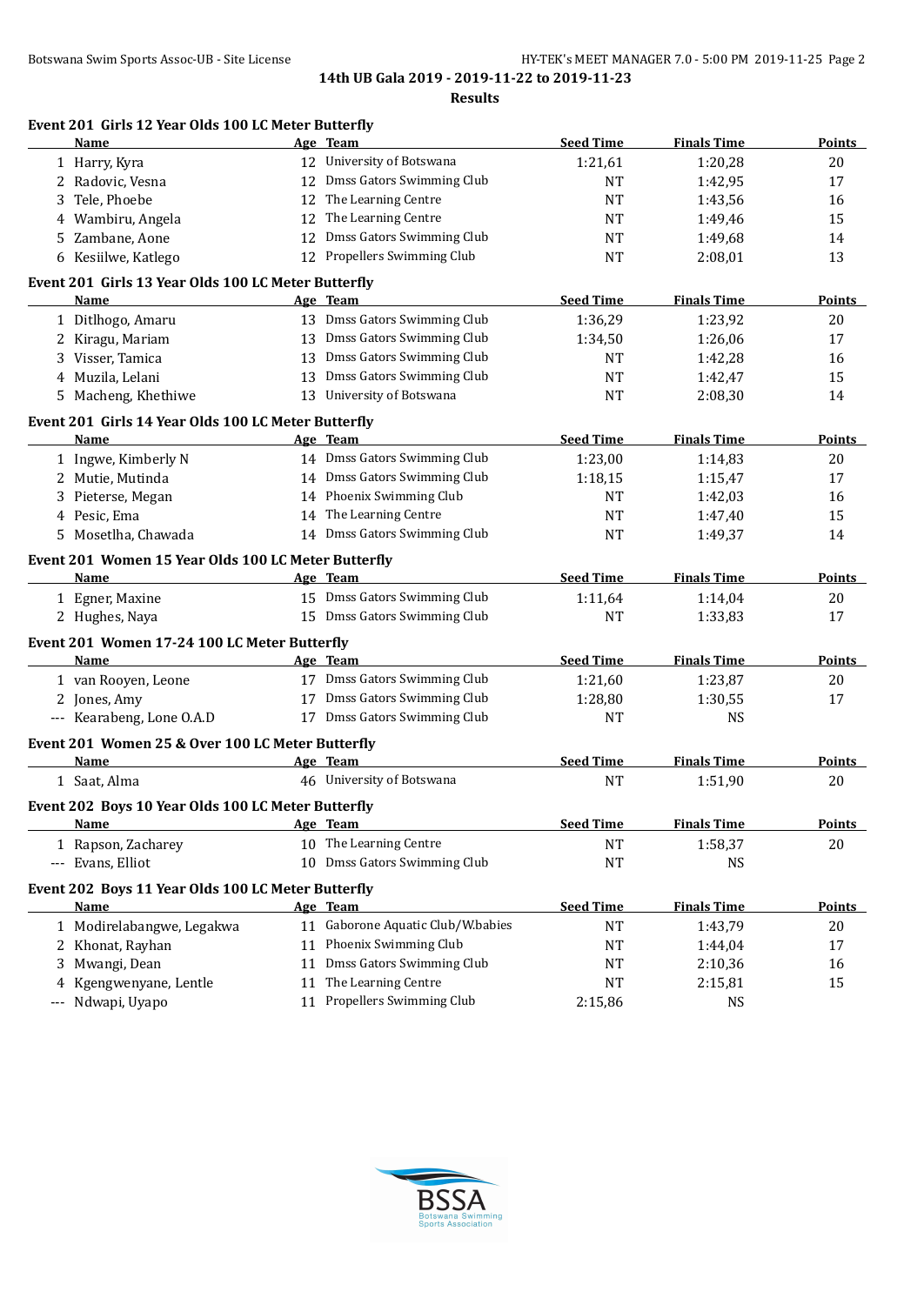| Name                                               |    | Age Team                          | <b>Seed Time</b> | <b>Finals Time</b> | Points        |
|----------------------------------------------------|----|-----------------------------------|------------------|--------------------|---------------|
| 1 Seetso, Nathan                                   |    | 12 Dmss Gators Swimming Club      | 1:54,53          | 1:30,78            | 20            |
| 2 Sethi, Khalil                                    |    | 12 Phoenix Swimming Club          | 1:35,05          | 1:33,38            | 17            |
| 3 Nsingo, David                                    | 12 | The Learning Centre               | <b>NT</b>        | 1:35,19            | 16            |
| Manase, Wesley<br>4                                | 12 | The Learning Centre               | <b>NT</b>        | 2:07,83            | 15            |
| Mangani, Kevin<br>---                              | 12 | Propellers Swimming Club          | <b>NT</b>        | <b>NS</b>          |               |
| Event 202 Boys 13 Year Olds 100 LC Meter Butterfly |    |                                   |                  |                    |               |
| Name                                               |    | Age Team                          | <b>Seed Time</b> | <b>Finals Time</b> | Points        |
| 1 Garmroudi, Yusurf                                |    | 13 Gaborone Aquatic Club/W.babies | <b>NT</b>        | 1:28,98            | 20            |
| 2 Scharnick, Adriaan                               |    | 13 Propellers Swimming Club       | <b>NT</b>        | 1:35,63            | 17            |
| 3 Monchusi, Thulaganyo                             |    | 13 Propellers Swimming Club       | NT               | 2:11,14            | 16            |
| --- Matebisi, Loago                                |    | 13 The Learning Centre            | NT               | DQ                 |               |
| Event 202 Boys 14 Year Olds 100 LC Meter Butterfly |    |                                   |                  |                    |               |
| Name                                               |    | Age Team                          | <b>Seed Time</b> | <b>Finals Time</b> | <b>Points</b> |
| 1 Bu, Kuncheng                                     |    | 14 Dmss Gators Swimming Club      | <b>NT</b>        | 1:25,22            | 20            |
| 2 Molefe, Lerako                                   |    | 14 University of Botswana         | 1:43,10          | 1:30,44            | 17            |
| 3 Seetso, Thabang                                  |    | 14 Bdf Dolphins                   | NT               | 1:37,70            | 16            |
| 4 Liu, Shawn                                       |    | 14 The Learning Centre            | NT               | 1:43,25            | 15            |
| 5 Raditladi, Lungile                               |    | 14 University of Botswana         | <b>NT</b>        | 1:57,84            | 14            |
| Event 202 Men 15 Year Olds 100 LC Meter Butterfly  |    |                                   |                  |                    |               |
| Name                                               |    | Age Team                          | <b>Seed Time</b> | <b>Finals Time</b> | <b>Points</b> |
| 1 van Rooyen, Benco                                |    | 15 Dmss Gators Swimming Club      | 1:12,90          | 1:13,51            | 20            |
| 2 Sethi, Reyhaan                                   |    | 15 Phoenix Swimming Club          | 1:20,51          | 1:17,68            | 17            |
| 3 Marumo, Lefika                                   |    | 15 Dmss Gators Swimming Club      | NT               | 1:28,74            | 16            |
| 4 Seleke, Thabiso                                  |    | 15 Bdf Dolphins                   | <b>NT</b>        | 2:05,48            | 15            |
| Event 202 Men 16 Year Olds 100 LC Meter Butterfly  |    |                                   |                  |                    |               |
| Name                                               |    | Age Team                          | <b>Seed Time</b> | <b>Finals Time</b> | <b>Points</b> |
| 1 Walsh, Patrick                                   |    | 16 Dmss Gators Swimming Club      | 1:09,11          | 1:06,09            | 20            |
| 2 Jamu, Alexander                                  | 16 | Dmss Gators Swimming Club         | 1:11,44          | 1:06,79            | 17            |
| 3 Harry, Ethan                                     | 16 | University of Botswana            | 1:18,52          | 1:15,56            | 16            |
| 4 Mosime, Theo M                                   |    | 16 Dmss Gators Swimming Club      | NT               | 1:21,12            | 15            |
| Event 202 Men 17-24 100 LC Meter Butterfly         |    |                                   |                  |                    |               |
| Name                                               |    | Age Team                          | <b>Seed Time</b> | <b>Finals Time</b> | Points        |
| 1 Fischer, Ethan                                   |    | 17 Dmss Gators Swimming Club      | 1:06,23          | 1:09,22            | 20            |
| 2 Kgang, Lefa                                      |    | 17 University of Botswana         | 1:12,50          | 1:09,35            | 17            |
| 3 Sebikiri, Maemo                                  | 20 | Dmss Gators Swimming Club         | 1:12,68          | 1:14,56            | 16            |
| 4 Rantshabeng, Otsile D                            | 19 | Dmss Gators Swimming Club         | 1:21,91          | 1:24,74            | 15            |
| Moswetsi, Thato<br>5                               | 22 | <b>Bdf Dolphins</b>               | 1:36,47          | 1:36,46            | 14            |
| Motshwari, Karabo<br>6                             | 19 | <b>Bdf Dolphins</b>               | 1:56,92          | 1:39,46            | 13            |
| 7 Matsake, Kutlwano                                | 19 | <b>Bdf Dolphins</b>               | 2:00,77          | 1:51,97            | 12            |
| 8 Kopano, Thabo                                    |    | 24 Bdf Dolphins                   | 1:54,05          | 1:52,37            | 11            |
| Event 202 Men 25 & Over 100 LC Meter Butterfly     |    |                                   |                  |                    |               |
| Name                                               |    | Age Team                          | <b>Seed Time</b> | <b>Finals Time</b> | <b>Points</b> |
| 1 Ngorosha, Tatenda                                |    | 26 University of Botswana         | 1:41,20          | 1:25,92            | 20            |
| 2 Keatshotse, Badiredi                             | 32 | <b>Bdf Dolphins</b>               | 1:35,93          | 1:36,06            | 17            |
| 3 Gachala, Lawrence                                |    | 49 Bdf Dolphins                   | 1:43,62          | 1:43,69            | 16            |
|                                                    |    |                                   |                  |                    |               |

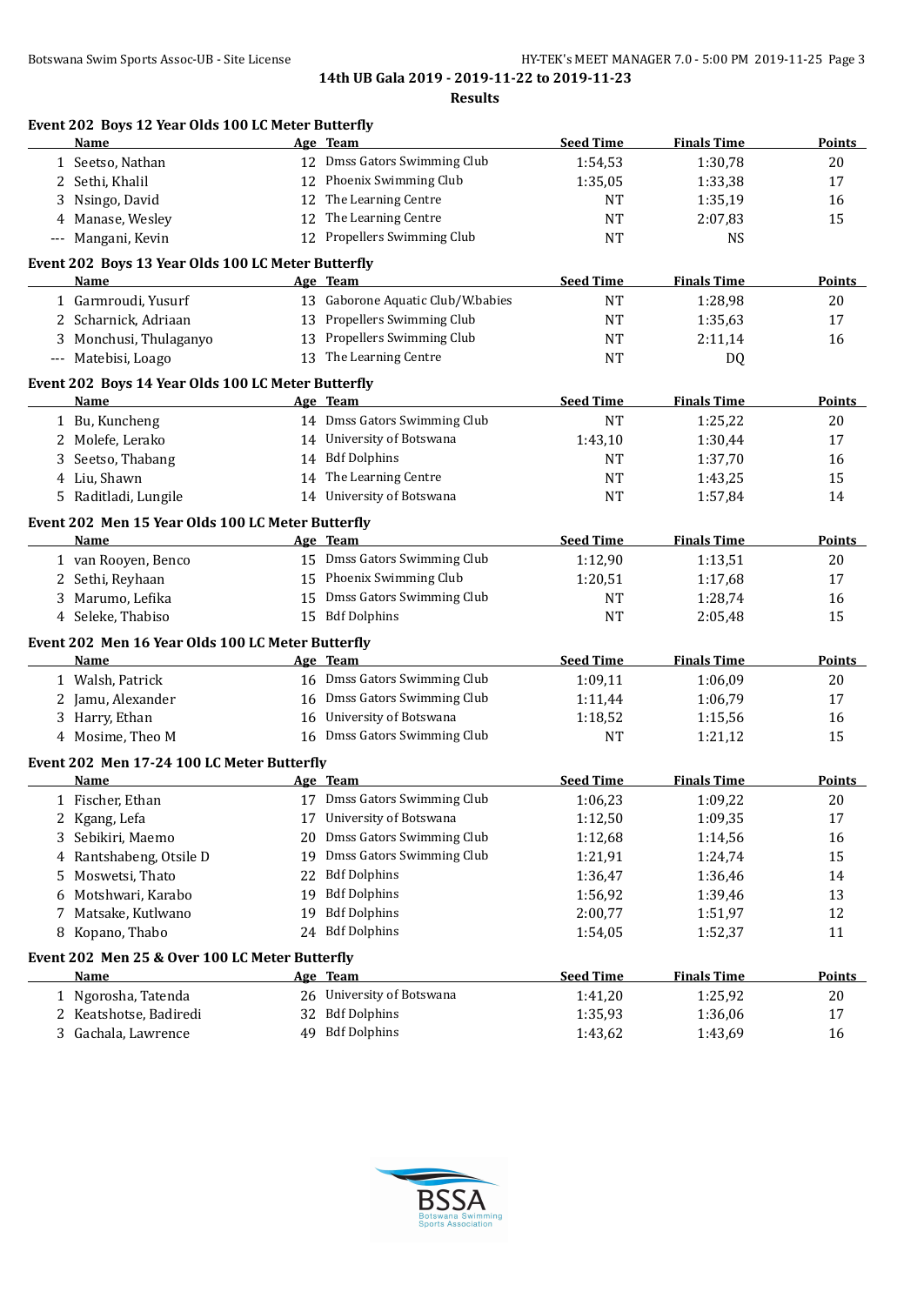**(Event 202 Men 25 & Over 100 LC Meter Butterfly)**

**14th UB Gala 2019 - 2019-11-22 to 2019-11-23**

**Results**

|    | Name                                                  |        | Age Team                                     | <b>Seed Time</b>     | <b>Finals Time</b> | <b>Points</b>                           |
|----|-------------------------------------------------------|--------|----------------------------------------------|----------------------|--------------------|-----------------------------------------|
|    | --- Mokobi, Bokang                                    |        | 29 Bdf Dolphins                              | <b>NT</b>            | <b>NS</b>          |                                         |
|    | Event 203 Girls 7 & Under 50 LC Meter Breaststroke    |        |                                              |                      |                    |                                         |
|    | Name                                                  |        | Age Team                                     | <b>Seed Time</b>     | <b>Finals Time</b> | <b>Points</b>                           |
|    | --- Tsara, Anesu                                      |        | 7 Dmss Gators Swimming Club                  | <b>NT</b>            | <b>NS</b>          |                                         |
|    | Event 203 Girls 8 Year Olds 50 LC Meter Breaststroke  |        |                                              |                      |                    |                                         |
|    | Name                                                  |        | Age Team                                     | <b>Seed Time</b>     | <b>Finals Time</b> | <b>Points</b>                           |
|    | 1 Kadzrirange, Stephanie                              |        | 8 Gaborone Aquatic Club/W.babies             | 1:01,60              | 58,72              | 20                                      |
| 2  | Morebodi, Maeva                                       | 8      | Propellers Swimming Club                     | 1:03,40              | 1:00,03            | 17                                      |
| 3  | Onyadile, Tuduetso                                    | 8      | Dmss Gators Swimming Club                    | 1:03,29              | 1:01,26            | 16                                      |
| 4  | Oagile-Motso, Phoebe                                  | 8      | University of Botswana                       | 1:05,45              | 1:03,02            | 15                                      |
| 5  | Watson, Leila Catherine                               | 8      | Dmss Gators Swimming Club                    | NT                   | 1:04,03            | 14                                      |
| 6  | Makandwa, Munatsi                                     | 8      | Gaborone Aquatic Club/W.babies               | <b>NT</b>            | 1:09,81            | 13                                      |
| 7  | Onyadile, Boipelo                                     | 8      | Dmss Gators Swimming Club                    | 1:18,24              | 1:09,84            | 12                                      |
| 8  | Thomba, Wada                                          | 8      | Dmss Gators Swimming Club                    | <b>NT</b>            | 1:11,40            | 11                                      |
| 9  | Nkgau, Katso                                          | 8      | Propellers Swimming Club                     | 1:13,13              | 1:11,76            | 9                                       |
| 10 | Bvindi, Juanita                                       | 8      | Dmss Gators Swimming Club                    | <b>NT</b>            | 1:24,58            | 7                                       |
|    | --- Thembe, Yashe                                     | 8      | Dmss Gators Swimming Club                    | <b>NT</b>            | <b>NS</b>          |                                         |
|    |                                                       |        |                                              |                      |                    |                                         |
|    | Event 203 Girls 9 Year Olds 50 LC Meter Breaststroke  |        |                                              |                      |                    |                                         |
|    | Name                                                  |        | Age Team<br>9 Gaborone Aquatic Club/W.babies | <b>Seed Time</b>     | <b>Finals Time</b> | <b>Points</b>                           |
|    | 1 Kurewa, Nikita E                                    |        | Dmss Gators Swimming Club                    | <b>NT</b>            | 49,98              | 20                                      |
| 2  | Makgothi, Emelyn                                      | 9.     | Dmss Gators Swimming Club                    | 1:07,38<br>1:04,16   | 54,64              | 17                                      |
| 3  | Minta, Nana                                           | 9      | Dmss Gators Swimming Club                    |                      | 55,34              | 16                                      |
| 4  | Watson, Bella Ray                                     | 9<br>9 | Propellers Swimming Club                     | 1:01,01<br><b>NT</b> | 55,80              | 15                                      |
| 5  | Dsouza, Megan                                         | 9      | Propellers Swimming Club                     |                      | 56,18              | 14                                      |
| 6  | Kesiilwe, Kutlo                                       | 9      | Dmss Gators Swimming Club                    | 1:01,46              | 56,52              | 13<br>12                                |
| 7  | Mutie, Muela                                          | 9      | Gaborone Aquatic Club/W.babies               | 1:00,90              | 58,09              |                                         |
| 8  | Pelotona, Arona                                       |        | Propellers Swimming Club                     | <b>NT</b>            | 58,25              | 11                                      |
| 9  | Sudharshan, Tharsha                                   | 9      | Gaborone Aquatic Club/W.babies               | 1:10,10              | 58,93              | 9                                       |
| 10 | Boiteto, Sarona                                       | 9      | Gaborone Aquatic Club/W.babies               | <b>NT</b>            | 1:00,29            | 7                                       |
|    | 11 Gaboeletswe, Amantle                               | 9      | Propellers Swimming Club                     | <b>NT</b>            | 1:01,56            | 6                                       |
| 12 | Mvududu, Joy                                          | 9      | The Learning Centre                          | <b>NT</b>            | 1:04,56            | 5                                       |
| 13 | Johnson, Reese                                        | 9<br>9 | Gaborone Aquatic Club/W.babies               | NT<br><b>NT</b>      | 1:06,45            | 4                                       |
|    | 14 Mabona, Ame<br>Wambiru, Aisha                      | 9      | The Learning Centre                          |                      | 1:07,63            | 3                                       |
| 15 | 16 Stuart, Khloe                                      | 9      | The Learning Centre                          | 1:08,51<br><b>NT</b> | 1:08,50            | $\overline{\mathbf{c}}$<br>$\mathbf{1}$ |
|    |                                                       | 9      | Gaborone Aquatic Club/W.babies               | <b>NT</b>            | 1:30,51            |                                         |
|    | Chen, Xingu                                           | 9      | Dmss Gators Swimming Club                    | <b>NT</b>            | DQ                 |                                         |
|    | Gaopotlake, Leneo                                     | 9      | Dmss Gators Swimming Club                    |                      | <b>NS</b>          |                                         |
|    | Haitsma, Yande E                                      |        |                                              | 59,66                | <b>NS</b>          |                                         |
|    | Event 203 Girls 10 Year Olds 50 LC Meter Breaststroke |        |                                              |                      |                    |                                         |
|    | <b>Name</b>                                           |        | Age Team                                     | <b>Seed Time</b>     | <b>Finals Time</b> | <b>Points</b>                           |
|    | 1 Evans, Imogen                                       |        | 10 Dmss Gators Swimming Club                 | 57,70                | 51,66              | 20                                      |
|    | 2 Molelowatladi, Realeboga                            | 10     | Gaborone Aquatic Club/W.babies               | 53,31                | 53,41              | 17                                      |
| 3  | Meshack, Joy                                          | 10     | University of Botswana                       | NT                   | 55,09              | 16                                      |
| 4  | Ramakoloi, Rorisang                                   | 10     | Propellers Swimming Club                     | 1:00,86              | 56,59              | 15                                      |
| 5  | Mangana, Samantha                                     | 10     | Propellers Swimming Club                     | 57,87                | 57,13              | 14                                      |
| 6  | Thomba, Kuda                                          | 10     | Dmss Gators Swimming Club                    | 59,15                | 57,90              | 13                                      |
|    | 7 Magosi, Lelentle                                    | 10     | The Learning Centre                          | <b>NT</b>            | 1:00,60            | 12                                      |

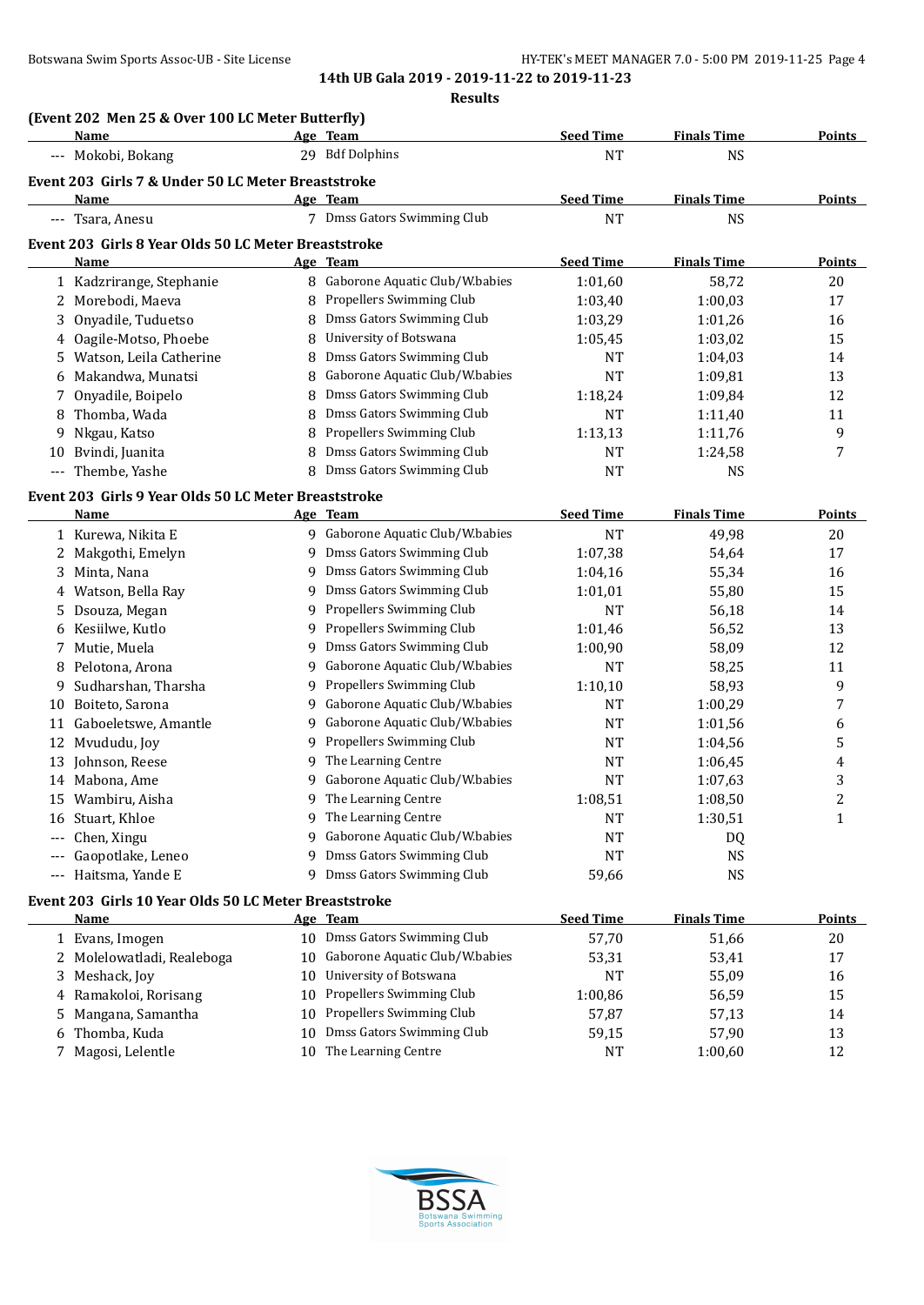#### Botswana Swim Sports Assoc-UB - Site License **HY-TEK's MEET MANAGER 7.0 - 5:00 PM 2019-11-25** Page 5

**14th UB Gala 2019 - 2019-11-22 to 2019-11-23**

#### **Results**

## **(Event 203 Girls 10 Year Olds 50 LC Meter Breaststroke)**

|    | <b>Name</b>                                                   |    | Age Team                       | <b>Seed Time</b> | <b>Finals Time</b> | <b>Points</b>           |
|----|---------------------------------------------------------------|----|--------------------------------|------------------|--------------------|-------------------------|
|    | 8 Tjiuoro, Ikuu                                               | 10 | Gaborone Aquatic Club/W.babies | <b>NT</b>        | 1:00,87            | 11                      |
|    | 9 Mojalemotho, Abale                                          | 10 | Propellers Swimming Club       | 1:02,84          | 1:01,48            | 9                       |
|    | 10 Chalashika, Resego                                         | 10 | Propellers Swimming Club       | 1:05,62          | 1:03,79            | 7                       |
|    | 11 Hirschfeld, Nkatia                                         | 10 | Dmss Gators Swimming Club      | <b>NT</b>        | 1:07,32            | 6                       |
|    | 12 Mosetlhi, Ayana                                            | 10 | Gaborone Aquatic Club/W.babies | <b>NT</b>        | 1:10,14            | 5                       |
| 13 | Ndwapi, Shato                                                 | 10 | Propellers Swimming Club       | <b>NT</b>        | 1:10,32            | $\overline{\mathbf{4}}$ |
|    | 14 Nkete, Alena                                               | 10 | The Learning Centre            | <b>NT</b>        | 1:18,21            | 3                       |
|    | Makandwa, Tinodana                                            | 10 | Dmss Gators Swimming Club      | 1:03,94          | <b>NS</b>          |                         |
|    |                                                               |    |                                |                  |                    |                         |
|    | Event 203 Girls 11 Year Olds 50 LC Meter Breaststroke<br>Name |    | Age Team                       | <b>Seed Time</b> | <b>Finals Time</b> | <b>Points</b>           |
|    | 1 Lombard, Izolde                                             |    | 11 Dmss Gators Swimming Club   | <b>NT</b>        | 49,20              | 20                      |
|    | 2 Cho, Eunjeong                                               |    | 11 Dmss Gators Swimming Club   | <b>NT</b>        | 50,86              | 17                      |
|    | Mokawathi, Lelentle                                           | 11 | Gaborone Aquatic Club/W.babies |                  |                    |                         |
| 3  |                                                               |    | Dmss Gators Swimming Club      | <b>NT</b>        | 51,62              | 16                      |
| 4  | Kurtagic, Uma                                                 | 11 |                                | <b>NT</b>        | 53,09              | 15                      |
| 5  | Garmroudi, Phoebe                                             | 11 | Gaborone Aquatic Club/W.babies | <b>NT</b>        | 53,86              | 14                      |
| 6  | Radovic, Marina                                               | 11 | Dmss Gators Swimming Club      | 1:00,23          | 55,69              | 13                      |
| 7  | Seipone, Jessica                                              | 11 | Propellers Swimming Club       | 57,50            | 56,54              | 12                      |
| 8  | Tlhako, Ombretta                                              | 11 | Dmss Gators Swimming Club      | <b>NT</b>        | 59,60              | 11                      |
| 9  | Smith, Annika                                                 | 11 | Phoenix Swimming Club          | <b>NT</b>        | 1:00,95            | 9                       |
| 10 | Marumo, Setho                                                 | 11 | Dmss Gators Swimming Club      | 1:04,26          | 1:01,81            | 7                       |
| 11 | Mapoka, Nozipho                                               | 11 | The Learning Centre            | <b>NT</b>        | 1:02,88            | 6                       |
| 12 | Ratelsatsi, Letso                                             | 11 | Gaborone Aquatic Club/W.babies | <b>NT</b>        | 1:05,63            | 5                       |
| 13 | Moepswa, Lone                                                 | 11 | Dmss Gators Swimming Club      | <b>NT</b>        | 1:25,39            | 4                       |
|    | 14 Ngwato, Arona Amanda                                       | 11 | Dmss Gators Swimming Club      | <b>NT</b>        | 1:27,90            | 3                       |
|    | Event 203 Girls 12 Year Olds 50 LC Meter Breaststroke         |    |                                |                  |                    |                         |
|    | Name                                                          |    | Age Team                       | <b>Seed Time</b> | <b>Finals Time</b> | <b>Points</b>           |
|    | 1 Harry, Kyra                                                 | 12 | University of Botswana         | 40,98            | 42,55              | $20\,$                  |
|    | 2 Radovic, Vesna                                              | 12 | Dmss Gators Swimming Club      | 42,36            | 42,69              | 17                      |
| 3  | Tele, Phoebe                                                  | 12 | The Learning Centre            | 51,09            | 48,56              | 16                      |
|    | Makurira, Nenyasha                                            | 12 | The Learning Centre            | 50,69            | 49,06              | 15                      |
| 5  | Munyuki, Kudzai                                               | 12 | Propellers Swimming Club       | 53,24            | 50,76              | 14                      |
| 6  | April, Phala                                                  | 12 | Dmss Gators Swimming Club      | 1:08,04          | 54,37              | 13                      |
| 7  | Wambiru, Angela                                               | 12 | The Learning Centre            | 55,40            | 54,49              | 12                      |
|    |                                                               | 12 | Propellers Swimming Club       |                  |                    |                         |
| 8  | Nkgau, Tanu                                                   |    | 12 Dmss Gators Swimming Club   | 53,86            | 55,14              | 11                      |
| 9. | Nkoni, Lara                                                   |    |                                | 55,61            | 55,25              | 9                       |
|    | 10 Mosetlha, Wanano                                           |    | 12 Dmss Gators Swimming Club   | 54,80            | 55,58              | 7                       |
|    | 11 Zambane, Aone                                              | 12 | Dmss Gators Swimming Club      | NT               | 57,11              | 6                       |
|    | 12 Kesiilwe, Katlego                                          | 12 | Propellers Swimming Club       | 1:06,04          | 1:01,25            | 5                       |
|    | 13 April, Botho                                               | 12 | Dmss Gators Swimming Club      | NT               | 1:01,65            | 4                       |
|    | 14 Patel/ Khan, Faatimah Zahra                                | 12 | Dmss Gators Swimming Club      | <b>NT</b>        | 1:01,69            | 3                       |
| 15 | Dichabeng, Larona                                             | 12 | Propellers Swimming Club       | <b>NT</b>        | 1:03,29            | 2                       |
| 16 | Seetso, Refilwe                                               | 12 | <b>Bdf Dolphins</b>            | 59,30            | 1:03,74            | 1                       |
|    | 17 Ndzinge, Teto E                                            | 12 | Dmss Gators Swimming Club      | 1:05,23          | 1:05,43            |                         |
|    | Event 203 Girls 13 Year Olds 50 LC Meter Breaststroke         |    |                                |                  |                    |                         |
|    | <b>Name</b>                                                   |    | Age Team                       | <b>Seed Time</b> | <b>Finals Time</b> | <b>Points</b>           |
|    | 1 Ditlhogo, Amaru                                             |    | 13 Dmss Gators Swimming Club   | 40,78            | 40,29              | 20                      |
|    | 2 Kiragu, Mariam                                              |    | 13 Dmss Gators Swimming Club   | 46,31            | 44,69              | 17                      |

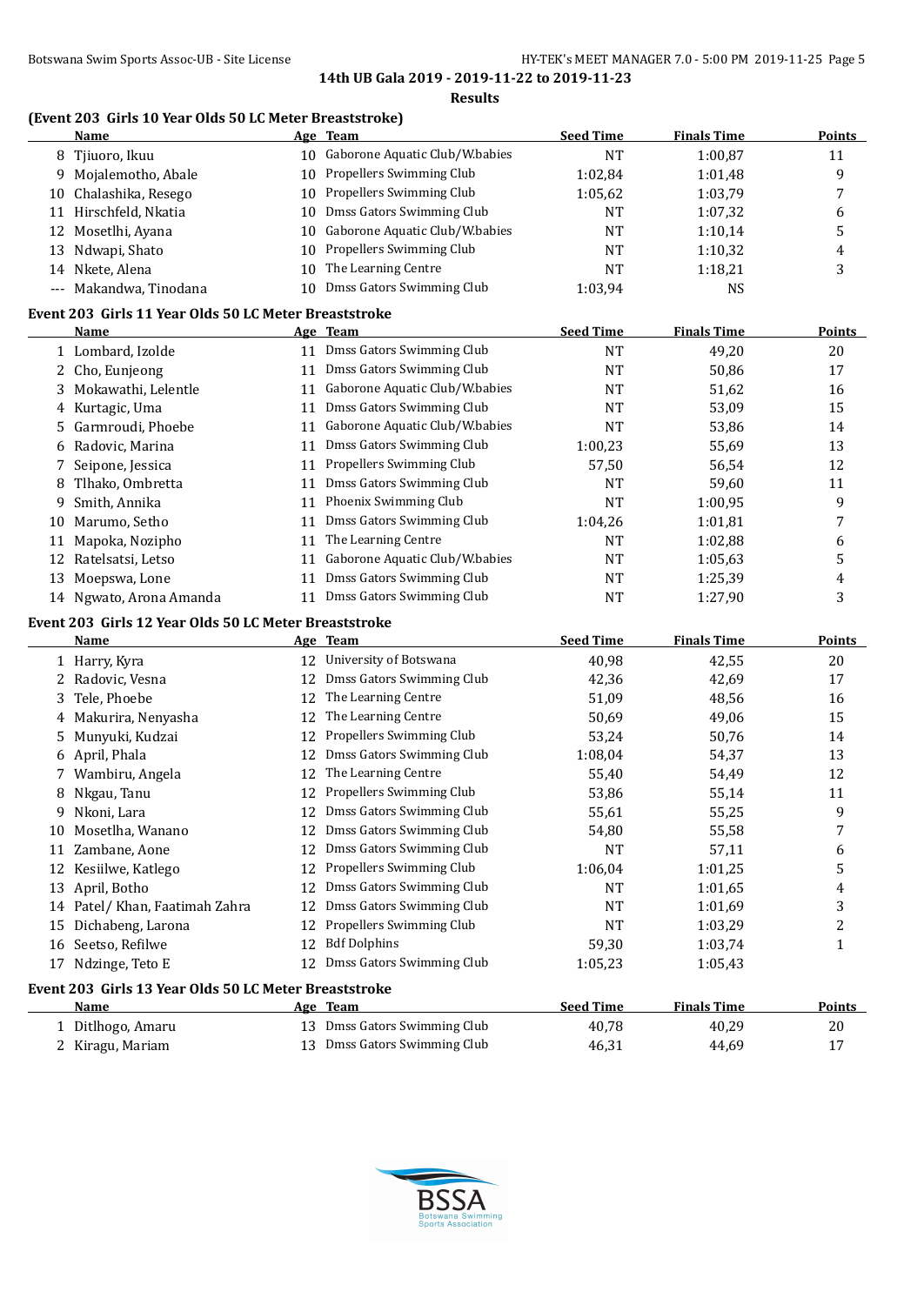## **(Event 203 Girls 13 Year Olds 50 LC Meter Breaststroke)**

|   | <b>Name</b>                                           |    | Age Team                     | <b>Seed Time</b> | <b>Finals Time</b> | <b>Points</b> |
|---|-------------------------------------------------------|----|------------------------------|------------------|--------------------|---------------|
|   | 3 Khama, Warona                                       |    | 13 Kubu Swimming Club        | 46,50            | 47,57              | 16            |
|   | 4 Hatty, Leah                                         | 13 | Dmss Gators Swimming Club    | <b>NT</b>        | 50,80              | 15            |
| 5 | Mothelesi, Puleng                                     | 13 | Phoenix Swimming Club        | 55,84            | 50,92              | 14            |
| 6 | Munyuki, Thobeka                                      | 13 | Propellers Swimming Club     | 58,84            | 52,24              | 13            |
| 7 | Muzila, Lelani                                        | 13 | Dmss Gators Swimming Club    | 55,19            | 52,80              | 12            |
| 8 | Macheng, Khethiwe                                     | 13 | University of Botswana       | <b>NT</b>        | 53,26              | 11            |
| 9 | Lesaso, Aone                                          | 13 | The Learning Centre          | 51,80            | 54,71              | 9             |
|   | 10 Visser, Tamica                                     | 13 | Dmss Gators Swimming Club    | 1:00,80          | 56,68              | 7             |
|   | Event 203 Girls 14 Year Olds 50 LC Meter Breaststroke |    |                              |                  |                    |               |
|   | <b>Name</b>                                           |    | Age Team                     | <b>Seed Time</b> | <b>Finals Time</b> | <b>Points</b> |
|   | 1 Ingwe, Kimberly N                                   |    | 14 Dmss Gators Swimming Club | 41,51            | 41,58              | 20            |
|   | 2 Pieterse, Megan                                     |    | 14 Phoenix Swimming Club     | 41,47            | 42,75              | 17            |
| 3 | Mutie, Mutinda                                        |    | 14 Dmss Gators Swimming Club | 44,75            | 44,04              | 16            |
|   | 4 Judd, Samantha                                      |    | 14 Swimrite Swimming         | 47,00            | 49,20              | 15            |
|   | 5 Kurtagic, Lina                                      |    | 14 Dmss Gators Swimming Club | <b>NT</b>        | 50,04              | 14            |
|   | 6 Mosetlha, Chawada                                   |    | 14 Dmss Gators Swimming Club | 57,03            | 52,45              | 13            |
|   | 7 Pesic, Ema                                          |    | 14 The Learning Centre       | 56,45            | 55,79              | 12            |
|   | 8 Hatty, Cara                                         |    | 14 Dmss Gators Swimming Club | <b>NT</b>        | 1:04,50            | 11            |
|   | 9 Ngwato, Ame Samantha                                |    | 14 Dmss Gators Swimming Club | <b>NT</b>        | 1:12,97            | 9             |
|   | Event 203 Women 15 Year Olds 50 LC Meter Breaststroke |    |                              |                  |                    |               |
|   | Name                                                  |    | Age Team                     | <b>Seed Time</b> | <b>Finals Time</b> | <b>Points</b> |
|   | 1 Matthews, Tselane                                   |    | 15 Dmss Gators Swimming Club | 38,15            | 39,68              | 20            |
|   | 2 Hughes, Naya                                        | 15 | Dmss Gators Swimming Club    | 43,30            | 40,70              | 17            |
|   | 3 Nkgau, Loago                                        | 15 | University of Botswana       | 48,07            | 46,41              | 16            |
|   | 4 Egner, Maxine                                       | 15 | Dmss Gators Swimming Club    | 42,03            | 46,71              | 15            |
|   | 5 Egner, Adina                                        | 15 | Dmss Gators Swimming Club    | 46,68            | 48,40              | 14            |
|   | Tsiane, Thulaganyo P.E                                | 15 | Dmss Gators Swimming Club    | <b>NT</b>        | <b>NS</b>          |               |
|   | --- Mokgatle, Yaone                                   |    | 15 Dmss Gators Swimming Club | 42,83            | <b>NS</b>          |               |
|   | Event 203 Women 16 Year Olds 50 LC Meter Breaststroke |    |                              |                  |                    |               |
|   | <u>Name</u>                                           |    | Age Team                     | <b>Seed Time</b> | <b>Finals Time</b> | <b>Points</b> |
|   | 1 Jobe, Hannah                                        |    | 16 Dmss Gators Swimming Club | 55,95            | 58,93              | 20            |
|   | Event 203 Women 17-24 50 LC Meter Breaststroke        |    |                              |                  |                    |               |
|   | Name                                                  |    | Age Team                     | <b>Seed Time</b> | <b>Finals Time</b> | <b>Points</b> |
|   | 1 Gondo, Ruvarashe                                    |    | 17 Unattached                | 37,65            | 39,15              | 20            |
|   | 2 van Rooyen, Leone                                   |    | 17 Dmss Gators Swimming Club | 45,20            | 47,97              | 17            |
|   | 3 Jones, Amy                                          |    | 17 Dmss Gators Swimming Club | 44,90            | 47,99              | 16            |
|   | 4 Magocha, Gertrude P                                 |    | 19 University of Botswana    | 57,86            | 53,34              | 15            |
|   | 5 Kelebemang, Lebogang                                |    | 22 University of Botswana    | 54,24            | 55,97              | 14            |
|   | --- Kearabeng, Lone O.A.D                             |    | 17 Dmss Gators Swimming Club | NT               | <b>NS</b>          |               |
|   | Event 203 Women 25 & Over 50 LC Meter Breaststroke    |    |                              |                  |                    |               |
|   | Name                                                  |    | Age Team                     | <b>Seed Time</b> | <b>Finals Time</b> | <b>Points</b> |
|   | 1 Saat, Alma                                          |    | 46 University of Botswana    | <b>NT</b>        | 48,70              | 20            |
|   | 2 Mbulawa, Neo                                        |    | 29 Bdf Dolphins              | <b>NT</b>        | 1:00,17            | 17            |
|   |                                                       |    |                              |                  |                    |               |

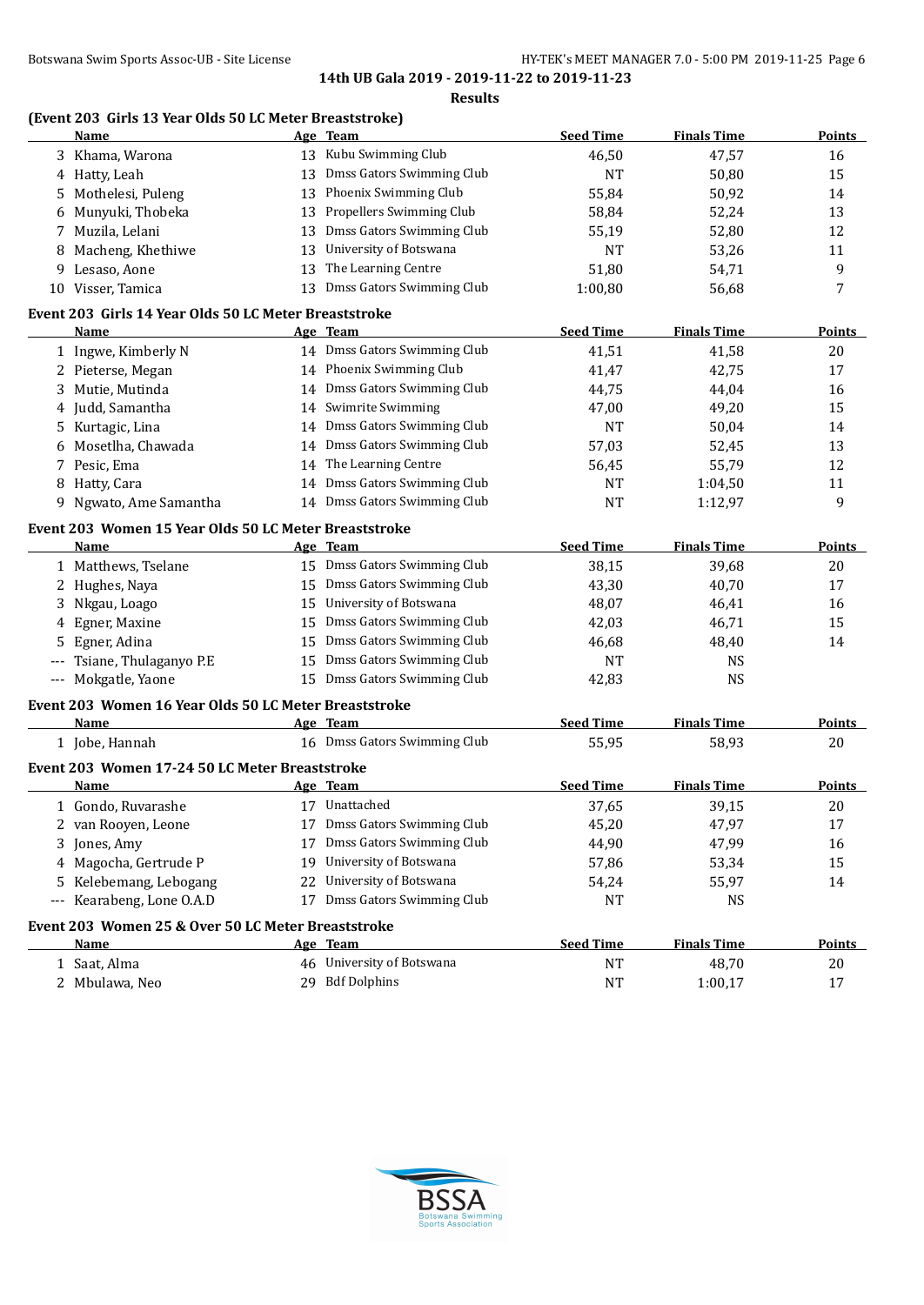**14th UB Gala 2019 - 2019-11-22 to 2019-11-23**

**Results**

|                   | Event 204 Boys 7 & Under 50 LC Meter Breaststroke           |    |                                  |                  |                    |               |
|-------------------|-------------------------------------------------------------|----|----------------------------------|------------------|--------------------|---------------|
|                   | Name                                                        |    | Age Team                         | <b>Seed Time</b> | <b>Finals Time</b> | Points        |
|                   | 1 Kebonang, Nathan-Leigh                                    |    | 7 Propellers Swimming Club       | <b>NT</b>        | 1:03,29            | 20            |
|                   | 2 Ramakoloi, Teto                                           |    | 7 Propellers Swimming Club       | <b>NT</b>        | 1:08,91            | 17            |
|                   | --- Akanyang, Ata                                           |    | 7 Gaborone Aquatic Club/W.babies | 1:13,30          | DQ                 |               |
|                   | Event 204 Boys 8 Year Olds 50 LC Meter Breaststroke         |    |                                  |                  |                    |               |
|                   | Name                                                        |    | Age Team                         | <b>Seed Time</b> | <b>Finals Time</b> | <b>Points</b> |
|                   | 1 Joseph, Thabang L                                         |    | 8 University of Botswana         | <b>NT</b>        | 54,52              | 20            |
|                   | 2 Bakwena, Leruo                                            | 8  | Propellers Swimming Club         | 59,00            | 56,45              | 17            |
|                   | 3 Molefe, Leago                                             | 8  | University of Botswana           | 1:03,15          | 59,65              | 16            |
|                   | 4 Chilisa, Jerone                                           | 8  | Dmss Gators Swimming Club        | 1:03,92          | 1:01,94            | 15            |
|                   | 5 Numada, Mahiro                                            | 8  | Gaborone Aquatic Club/W.babies   | <b>NT</b>        | 1:02,22            | 14            |
|                   | 6 Seetso, Kago                                              | 8  | <b>Bdf Dolphins</b>              | 1:07,02          | 1:08,53            | 13            |
|                   | 7 Molelowatladi, Kagiso                                     | 8  | Gaborone Aquatic Club/W.babies   | 1:15,40          | 1:11,11            | 12            |
|                   | 8 Ferguson, Theo                                            | 8  | Dmss Gators Swimming Club        | NT               | 1:11,31            | 11            |
|                   |                                                             |    |                                  |                  |                    |               |
|                   | Event 204 Boys 9 Year Olds 50 LC Meter Breaststroke<br>Name |    | Age Team                         | <b>Seed Time</b> | <b>Finals Time</b> | <b>Points</b> |
|                   | 1 Modirelabangwe, Tema                                      |    | 9 Gaborone Aquatic Club/W.babies | 56,38            | 49,90              | 20            |
|                   | 2 Mmelesi, Amantle                                          |    | 9 Propellers Swimming Club       | NT               |                    | 17            |
|                   |                                                             | 9  | University of Botswana           | <b>NT</b>        | 56,02<br>58,36     |               |
|                   | 3 Nthomiwa, Wapego<br>4 Jarvis, Miles                       |    | 9 Dmss Gators Swimming Club      |                  |                    | 16<br>15      |
|                   |                                                             |    |                                  | 1:21,16          | 1:04,93            |               |
|                   | Event 204 Boys 10 Year Olds 50 LC Meter Breaststroke        |    |                                  |                  |                    |               |
|                   | Name                                                        |    | Age Team                         | <b>Seed Time</b> | <b>Finals Time</b> | <b>Points</b> |
|                   | 1 Evans, Elliot                                             |    | 10 Dmss Gators Swimming Club     | <b>NT</b>        | 50,78              | 20            |
|                   | 2 Mokgadi, Thuto                                            |    | 10 Bdf Dolphins                  | 58,76            | 53,10              | 17            |
|                   | 3 Kebonang, Jason-Farrell                                   | 10 | Propellers Swimming Club         | NT               | 53,40              | 16            |
|                   | 4 Scharnick, Christiaan                                     | 10 | Propellers Swimming Club         | 57,62            | 55,39              | 15            |
|                   | 5 Donnel, Tobias                                            | 10 | Gaborone Aquatic Club/W.babies   | NT               | 56,18              | 14            |
|                   | 6 Mothelesi, Otsile                                         | 10 | Phoenix Swimming Club            | <b>NT</b>        | 57,56              | 13            |
|                   | 7 Ruthenberg, Alrick                                        | 10 | The Learning Centre              | 58,94            | 57,77              | 12            |
| 8                 | Rapson, Zacharey                                            | 10 | The Learning Centre              | 55,68            | 1:00,07            | 11            |
| 9                 | Charles, Maano                                              |    | 10 Propellers Swimming Club      | <b>NT</b>        | 1:00,42            | 9             |
|                   | 10 Dichabeng, Keone J                                       |    | 10 Propellers Swimming Club      | <b>NT</b>        | 1:02,50            | 7             |
|                   | Event 204 Boys 11 Year Olds 50 LC Meter Breaststroke        |    |                                  |                  |                    |               |
|                   | <b>Name</b>                                                 |    | Age Team                         | <b>Seed Time</b> | <b>Finals Time</b> | <b>Points</b> |
|                   | 1 Khonat, Rayhan                                            |    | 11 Phoenix Swimming Club         | 44,51            | 44,59              | 20            |
|                   | 2 Modirelabangwe, Legakwa                                   | 11 | Gaborone Aquatic Club/W.babies   | 54,02            | 48,61              | 17            |
|                   | 3 Matenge, Larona                                           | 11 | <b>Bdf Dolphins</b>              | 51,00            | 49,05              | 16            |
|                   | 4 Kgengwenyane, Lentle                                      | 11 | The Learning Centre              | 49,33            | 49,45              | 15            |
| 5.                | Matthews, Lebone                                            | 11 | Dmss Gators Swimming Club        | 58,69            | 57,09              | 14            |
| 6                 | Ramatlhodi, Lefika                                          | 11 | Gaborone Aquatic Club/W.babies   | 1:02,92          | 58,01              | 13            |
|                   | 7 Lee, Seung Jun                                            | 11 | Gaborone Aquatic Club/W.babies   | <b>NT</b>        | 58,24              | 12            |
| 8                 | Kadzirange, Tatenda                                         | 11 | Gaborone Aquatic Club/W.babies   | 58,37            | 58,56              | 11            |
| 9                 | Mwangi, Dean                                                | 11 | Dmss Gators Swimming Club        | 1:00,35          | 1:00,31            | 9             |
| 10                | Letang, Myles                                               | 11 | The Learning Centre              | NT               | 1:09,45            | 7             |
| 11                | Dzingai, Botlhe                                             | 11 | University of Botswana           | NT               | 1:11,50            | 6             |
| 12                | Modimakwane, Lewa                                           | 11 | Dmss Gators Swimming Club        | <b>NT</b>        | 1:22,56            | 5             |
| $\qquad \qquad -$ | Moloi, Lethabo                                              | 11 | Gaborone Aquatic Club/W.babies   | 57,11            | NS                 |               |
|                   |                                                             |    |                                  |                  |                    |               |

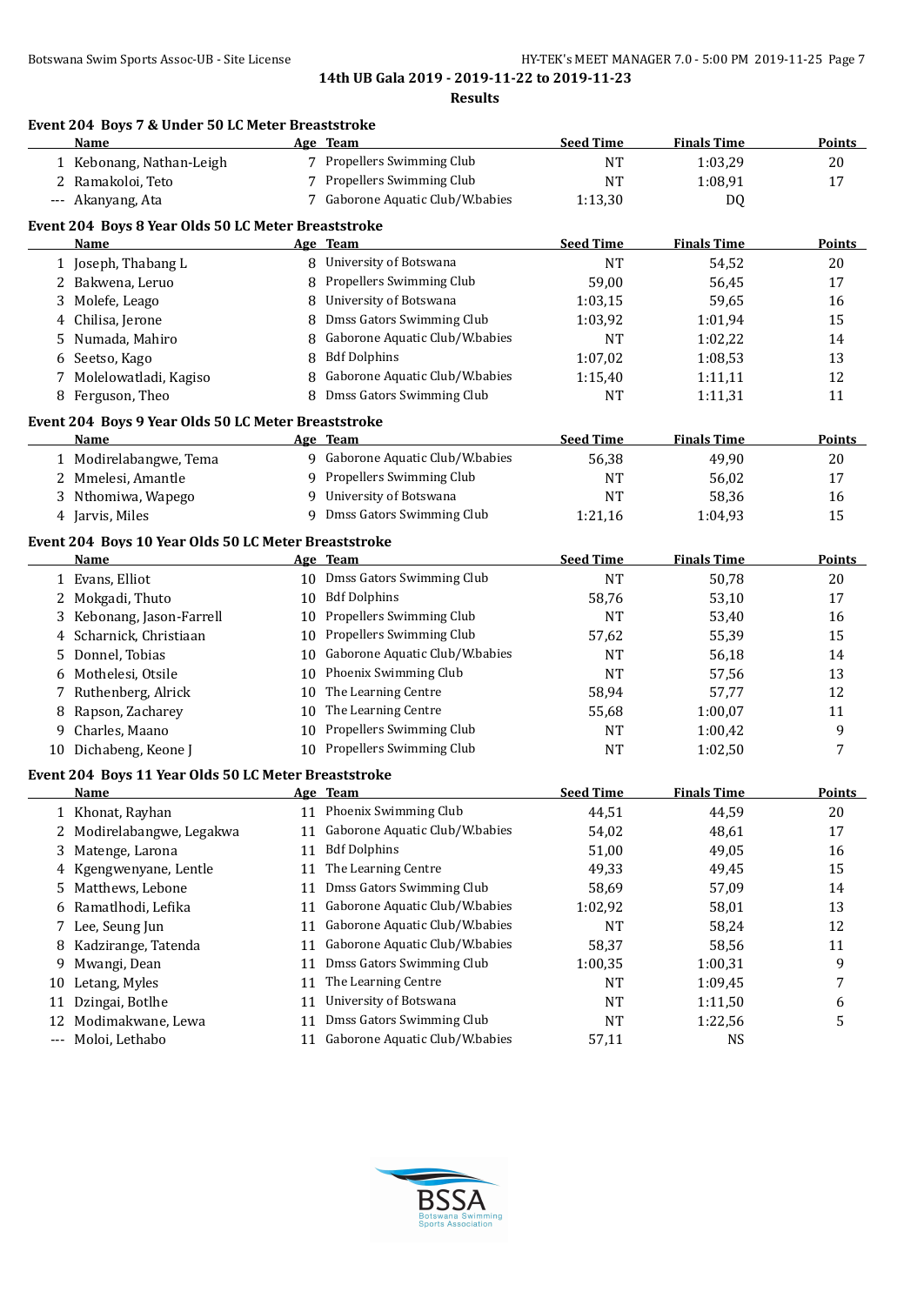**14th UB Gala 2019 - 2019-11-22 to 2019-11-23**

#### **Results**

# **(Event 204 Boys 11 Year Olds 50 LC Meter Breaststroke)**

| Name                                                         |    | Age Team                       | <b>Seed Time</b>   | <b>Finals Time</b> | <b>Points</b> |
|--------------------------------------------------------------|----|--------------------------------|--------------------|--------------------|---------------|
| --- Ndwapi, Uyapo                                            |    | 11 Propellers Swimming Club    | 54,29              | <b>NS</b>          |               |
| Event 204 Boys 12 Year Olds 50 LC Meter Breaststroke         |    |                                |                    |                    |               |
| Name                                                         |    | Age Team                       | <b>Seed Time</b>   | <b>Finals Time</b> | Points        |
| 1 Nsingo, David                                              |    | 12 The Learning Centre         | 41,30              | 38,11              | 20            |
| 2 Sethi, Khalil                                              |    | 12 Phoenix Swimming Club       | 43,47              | 42,25              | 17            |
| 3 Mothibatsela, Ntsika                                       |    | 12 Dmss Gators Swimming Club   | 1:02,93            | 44,13              | 16            |
| Seetso, Nathan<br>4                                          |    | 12 Dmss Gators Swimming Club   | 50,21              | 47,75              | 15            |
| Manase, Wesley<br>5                                          | 12 | The Learning Centre            | 50,85              | 49,74              | 14            |
| 6 Kilonda, Joshua                                            | 12 | The Learning Centre            | 54,50              | 50,05              | 13            |
| Mutie, Kilonzi<br>7                                          | 12 | Dmss Gators Swimming Club      | 53,63              | 53,47              | 12            |
| 8 Makurira, Peace                                            | 12 | The Learning Centre            | 59,75              | 55,96              | 11            |
| Mulale, Eleriwe<br>9.                                        | 12 | University of Botswana         | 58,90              | 59,25              | 9             |
| --- Mangani, Kevin                                           |    | 12 Propellers Swimming Club    | 51,29              | <b>NS</b>          |               |
|                                                              |    |                                |                    |                    |               |
| Event 204 Boys 13 Year Olds 50 LC Meter Breaststroke<br>Name |    | Age Team                       | <b>Seed Time</b>   | <b>Finals Time</b> | <b>Points</b> |
| 1 Matthews, Mmusi                                            |    | 13 Dmss Gators Swimming Club   | 37,84              | 37,33              | 20            |
|                                                              |    | 13 The Learning Centre         |                    | 42,43              | 17            |
| 2 Matebisi, Loago<br>3 Msiska, Caleb                         |    | 13 Unattached                  | 45,40<br><b>NT</b> | 44,54              | 16            |
| 4 Scharnick, Adriaan                                         | 13 | Propellers Swimming Club       |                    | 45,53              | 15            |
| Shi, Haozhe Huang<br>5.                                      | 13 | Dmss Gators Swimming Club      | 49,84<br><b>NT</b> | 45,71              | 14            |
|                                                              | 13 | Propellers Swimming Club       | <b>NT</b>          | 48,59              | 13            |
| 6 Monchusi, Thulaganyo<br>Mookotsi, Lefika<br>7              | 13 | University of Botswana         | <b>NT</b>          | 52,62              | 12            |
| Garmroudi, Yusurf                                            | 13 | Gaborone Aquatic Club/W.babies |                    |                    |               |
| --- Mokobi, Kgotla                                           |    | 13 Dmss Gators Swimming Club   | 43,31<br>36,47     | DQ<br>DQ           |               |
|                                                              |    |                                |                    |                    |               |
| Event 204 Boys 14 Year Olds 50 LC Meter Breaststroke         |    |                                |                    |                    |               |
| Name                                                         |    | Age Team                       | <b>Seed Time</b>   | <b>Finals Time</b> | Points        |
| 1 Liu, Shawn                                                 |    | 14 The Learning Centre         | 46,32              | 39,19              | 20            |
| 2 Molefe, Lerako                                             |    | 14 University of Botswana      | 40,11              | 39,40              | 17            |
| Seetso, Thabang<br>3                                         |    | 14 Bdf Dolphins                | 43,75              | 43,02              | 16            |
| 4 Raditladi, Lungile                                         |    | 14 University of Botswana      | 1:01,65            | 44,42              | 15            |
| Bu, Kuncheng<br>5.                                           |    | 14 Dmss Gators Swimming Club   | NT                 | 44,62              | 14            |
| 6 Hatty, Adam                                                |    | 14 Dmss Gators Swimming Club   | <b>NT</b>          | 45,40              | 13            |
| 7 Motlhabane, Pule P                                         |    | 14 Propellers Swimming Club    | 1:22,75            | 1:00,24            | 12            |
| Event 204 Men 15 Year Olds 50 LC Meter Breaststroke          |    |                                |                    |                    |               |
| Name                                                         |    | Age Team                       | <b>Seed Time</b>   | <b>Finals Time</b> | Points        |
| 1 Gondo, Takundanashe                                        |    | 15 Unattached                  | 35,50              | 35,49              | 20            |
| Sethi, Reyhaan<br>2                                          | 15 | Phoenix Swimming Club          | 40,51              | 40,30              | 17            |
| 3 van Rooyen, Benco                                          | 15 | Dmss Gators Swimming Club      | 42,81              | 46,66              | 16            |
| 4 Seleke, Thabiso                                            |    | 15 Bdf Dolphins                | 50,81              | 48,11              | 15            |
| Event 204 Men 16 Year Olds 50 LC Meter Breaststroke          |    |                                |                    |                    |               |
| Name                                                         |    | Age Team                       | <b>Seed Time</b>   | <b>Finals Time</b> | <b>Points</b> |
| 1 Jamu, Alexander                                            |    | 16 Dmss Gators Swimming Club   | 37,93              | 35,82              | 20            |
| 2 Harry, Ethan                                               |    | 16 University of Botswana      | 36,06              | 36,10              | 17            |
| Mosime, Theo M<br>3                                          | 16 | Dmss Gators Swimming Club      | 38,93              | 37,87              | 16            |
| Walsh, Patrick<br>4                                          | 16 | Dmss Gators Swimming Club      | 37,05              | 41,49              | 15            |
| 5 Kandela, Rawa                                              |    | 16 University of Botswana      | <b>NT</b>          | 45,05              | 14            |
|                                                              |    |                                |                    |                    |               |

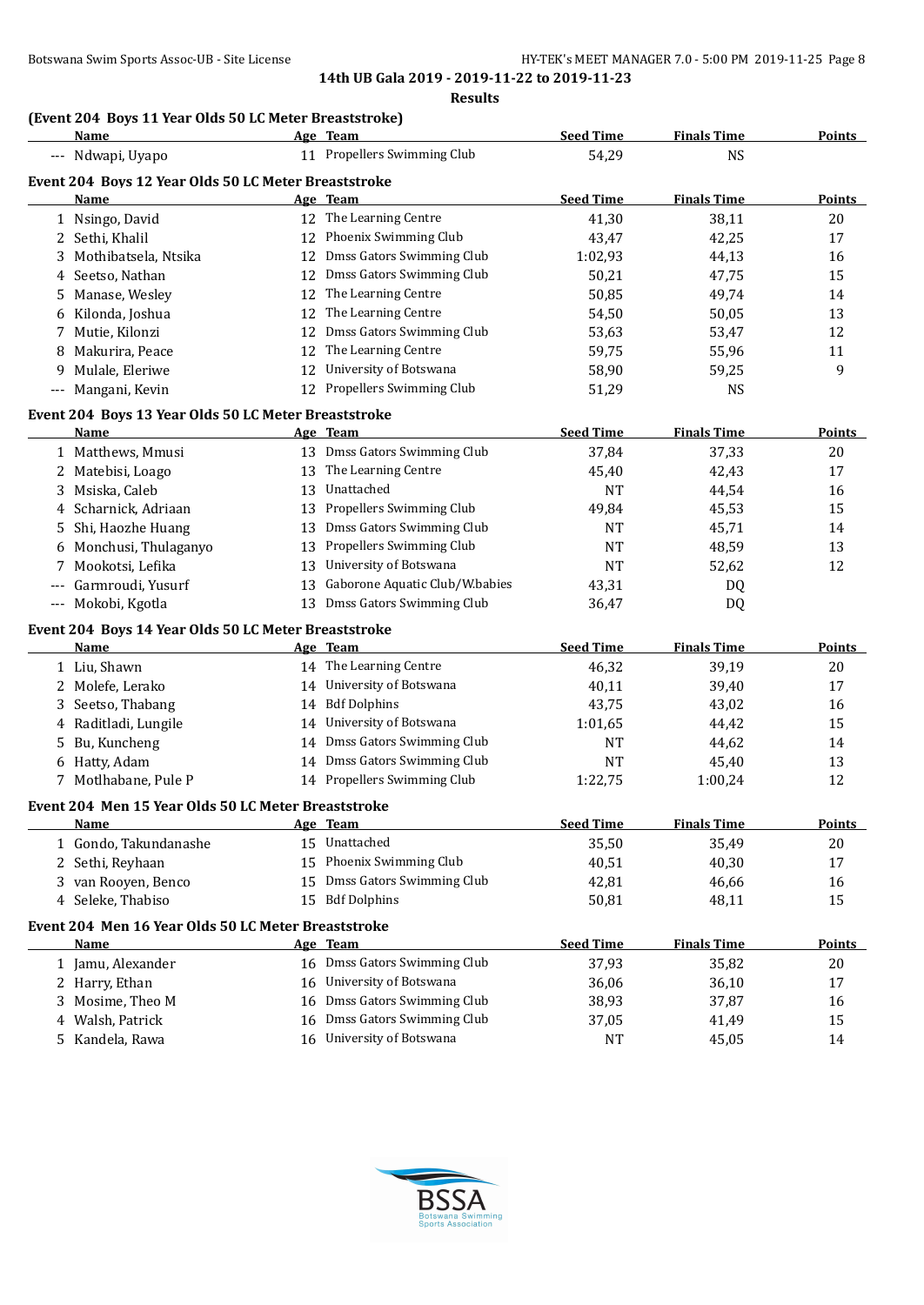#### **(Event 204 Men 16 Year Olds 50 LC Meter Breaststroke)**

|       | Name                                                |    | Age Team                          | <b>Seed Time</b> | <b>Finals Time</b> | <b>Points</b>  |
|-------|-----------------------------------------------------|----|-----------------------------------|------------------|--------------------|----------------|
|       | --- Chambo, Clarence                                |    | 16 Gaborone Aquatic Club/W.babies | <b>NT</b>        | <b>NS</b>          |                |
|       | Event 204 Men 17-24 50 LC Meter Breaststroke        |    |                                   |                  |                    |                |
|       | <b>Name</b>                                         |    | Age Team                          | <b>Seed Time</b> | <b>Finals Time</b> | Points         |
|       | 1 Fischer, Ethan                                    |    | 17 Dmss Gators Swimming Club      | 31,67            | 33,23              | 20             |
|       | 2 Motshwari, Karabo                                 |    | 19 Bdf Dolphins                   | 36,47            | 37,14              | 17             |
| 3     | Dzingai, Solomon                                    | 19 | University of Botswana            | 42,68            | 37,42              | 16             |
| 4     | Moswetsi, Thato                                     | 22 | <b>Bdf Dolphins</b>               | 38,85            | 39,06              | 15             |
| 5     | Makepe, Tokelo                                      | 17 | Dmss Gators Swimming Club         | 38,10            | 39,39              | 14             |
| 6     | Kasale, Uswani                                      | 24 | <b>Bdf Dolphins</b>               | 42,80            | 40,98              | 13             |
| 7     | Kgang, Lefa                                         | 17 | University of Botswana            | 39,60            | 41,29              | 12             |
| 8     | Matsake, Kutlwano                                   | 19 | <b>Bdf Dolphins</b>               | 40,25            | 43,62              | 11             |
| 9     | Magetse, Tsaone                                     | 22 | University of Botswana            | 42,50            | 43,86              | 9              |
|       | 10 Samuel, Masego                                   | 24 | <b>Bdf Dolphins</b>               | <b>NT</b>        | 44,87              | 7              |
|       | 11 Rebaone, Obakeng                                 | 21 | University of Botswana            | 45,54            | 45,68              | 6              |
|       | 12 Molatlheng, Clifford                             | 22 | University of Botswana            | 46,51            | 45,82              | 5              |
| 13    | Keleeme, Botlhe                                     | 19 | University of Botswana            | <b>NT</b>        | 47,98              | 4              |
|       | 14 Mathibe, Prince                                  | 21 | University of Botswana            | 52,16            | 50,40              | 3              |
| 15    | Ipotseng, Clinton                                   | 21 | University of Botswana            | 55,61            | 51,25              | $\overline{c}$ |
|       | Rantshabeng, Otsile D                               | 19 | Dmss Gators Swimming Club         | 36,75            | DQ                 |                |
|       | --- Tamocha, Letlhogonolo                           | 22 | University of Botswana            | 44,45            | <b>NS</b>          |                |
|       | Event 204 Men 25 & Over 50 LC Meter Breaststroke    |    |                                   |                  |                    |                |
|       | Name                                                |    | Age Team                          | <b>Seed Time</b> | <b>Finals Time</b> | <b>Points</b>  |
|       | 1 Ngorosha, Tatenda                                 |    | 26 University of Botswana         | 36,84            | 37,19              | 20             |
|       | 2 Watson, Trevor                                    |    | 44 Dmss Gators Swimming Club      | 43,20            | 41,45              | 17             |
| 3     | Mekgwe, Bonno                                       | 26 | <b>Bdf Dolphins</b>               | 44,44            | 43,34              | 16             |
|       | 4 Samati, Onkagetse                                 | 32 | <b>Bdf Dolphins</b>               | 44,68            | 44,95              | 15             |
| 5     | Matenge, Ndasiiwa                                   | 34 | <b>Bdf Dolphins</b>               | 44,38            | 49,45              | 14             |
|       | Tarea, Thabang                                      | 28 | <b>Bdf Dolphins</b>               | <b>NT</b>        | NS                 |                |
|       | Bapasi, Bakisani                                    | 34 | <b>Bdf Dolphins</b>               | <b>NT</b>        | <b>NS</b>          |                |
|       | Mokobi, Bokang                                      |    | 29 Bdf Dolphins                   | 40,36            | <b>NS</b>          |                |
| $---$ |                                                     |    |                                   |                  |                    |                |
|       | Event 205 Girls 9 Year Olds 200 LC Meter Freestyle  |    |                                   |                  |                    |                |
|       | <b>Name</b>                                         |    | Age Team                          | <b>Seed Time</b> | <b>Finals Time</b> | <b>Points</b>  |
|       | 1 Kesiilwe, Kutlo                                   |    | 9 Propellers Swimming Club        | <b>NT</b>        | 3:32,83            | 20             |
|       | 2 Makgothi, Emelyn                                  | 9  | Dmss Gators Swimming Club         | <b>NT</b>        | 3:42,02            | 17             |
|       | 3 Segadika, Katlo                                   |    | 9 University of Botswana          | <b>NT</b>        | 3:44,56            | 16             |
|       | 4 Watson, Bella Ray                                 |    | 9 Dmss Gators Swimming Club       | <b>NT</b>        | 3:44,83            | 15             |
| 5.    | Minta, Nana                                         | 9  | Dmss Gators Swimming Club         | <b>NT</b>        | 3:45,64            | 14             |
|       | Dsouza, Megan                                       | 9  | Propellers Swimming Club          | NT               | 3:46,30            | 13             |
| 7     | Kurewa, Nikita E                                    | 9  | Gaborone Aquatic Club/W.babies    | NT               | 3:51,67            | $12\,$         |
| 8     | Sudharshan, Tharsha                                 | 9  | Propellers Swimming Club          | NT               | 3:55,49            | 11             |
| 9     | Pelotona, Arona                                     | 9  | Gaborone Aquatic Club/W.babies    | NT               | 3:55,50            | 9              |
| 10    | Boiteto, Sarona                                     | 9  | Gaborone Aquatic Club/W.babies    | <b>NT</b>        | 4:10,29            | 7              |
| 11    | Hove, Thandi                                        | 9  | University of Botswana            | <b>NT</b>        | 5:02,44            | 6              |
| ---   | Haitsma, Yande E                                    | 9  | Dmss Gators Swimming Club         | <b>NT</b>        | NS                 |                |
|       | Event 205 Girls 10 Year Olds 200 LC Meter Freestyle |    |                                   |                  |                    |                |
|       | <u>Name</u>                                         |    | Age Team                          | <b>Seed Time</b> | <b>Finals Time</b> | <b>Points</b>  |
|       | 1 Evans, Imogen                                     |    | 10 Dmss Gators Swimming Club      | <b>NT</b>        | 3:13,57            | $20\,$         |

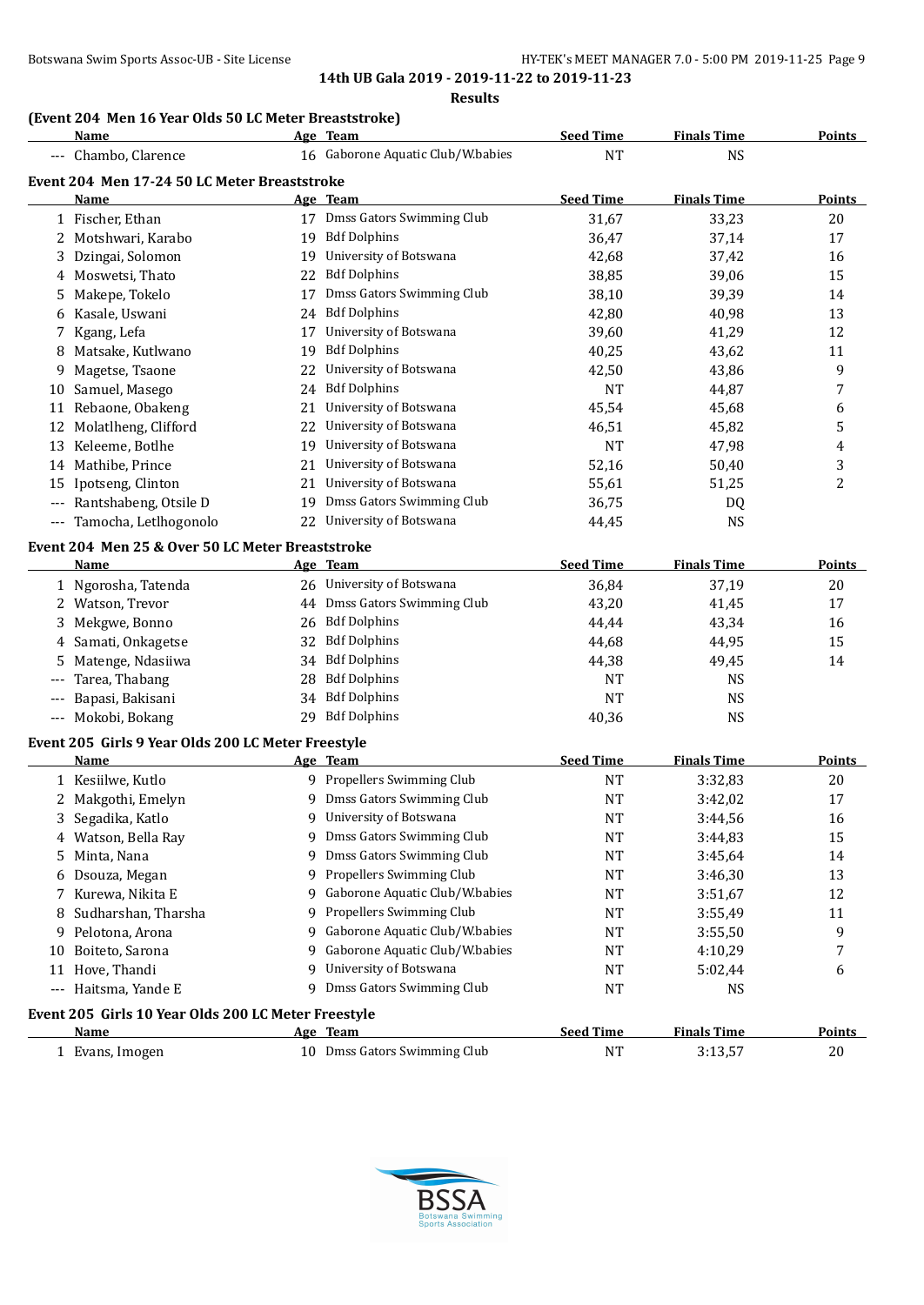#### **(Event 205 Girls 10 Year Olds 200 LC Meter Freestyle)**

|                   | Name                                                        |    | Age Team                       | <b>Seed Time</b> | <b>Finals Time</b> | <b>Points</b> |
|-------------------|-------------------------------------------------------------|----|--------------------------------|------------------|--------------------|---------------|
| 2                 | Molelowatladi, Realeboga                                    | 10 | Gaborone Aquatic Club/W.babies | <b>NT</b>        | 3:25,77            | 17            |
| 3                 | Thomba, Kuda                                                | 10 | Dmss Gators Swimming Club      | 3:36,78          | 3:26,00            | 16            |
| 4                 | Mangana, Samantha                                           | 10 | Propellers Swimming Club       | NT               | 3:44,57            | 15            |
| 5                 | Mojalemotho, Abale                                          | 10 | Propellers Swimming Club       | NT               | 4:03,06            | 14            |
| 6                 | Meshack, Joy                                                | 10 | University of Botswana         | NT               | 4:03,71            | 13            |
| 7                 | Ndwapi, Shato                                               | 10 | Propellers Swimming Club       | NT               | 4:09,56            | 12            |
| 8                 | Ramakoloi, Rorisang                                         | 10 | Propellers Swimming Club       | NT               | 4:13,08            | 11            |
| 9                 | Chalashika, Resego                                          | 10 | Propellers Swimming Club       | NT               | 4:30,98            | 9             |
|                   | 10 Morekwa, Katlo                                           | 10 | University of Botswana         | <b>NT</b>        | 4:45,75            | 7             |
|                   | --- Makandwa, Tinodana                                      | 10 | Dmss Gators Swimming Club      | <b>NT</b>        | <b>NS</b>          |               |
|                   | Event 205 Girls 11 Year Olds 200 LC Meter Freestyle         |    |                                |                  |                    |               |
|                   | Name                                                        |    | Age Team                       | <b>Seed Time</b> | <b>Finals Time</b> | <b>Points</b> |
|                   | 1 Lombard, Izolde                                           |    | 11 Dmss Gators Swimming Club   | <b>NT</b>        | 3:21,19            | 20            |
|                   | 2 Mapoka, Nozipho                                           | 11 | The Learning Centre            | <b>NT</b>        | 3:23,05            | 17            |
| 3                 | Cho, Eunjeong                                               | 11 | Dmss Gators Swimming Club      | <b>NT</b>        | 3:29,10            | 16            |
| 4                 | Seipone, Jessica                                            | 11 | Propellers Swimming Club       | 3:59,91          | 3:48,25            | 15            |
| 5                 | Radovic, Marina                                             | 11 | Dmss Gators Swimming Club      | <b>NT</b>        | 4:14,93            | 14            |
| 6                 | Ngwato, Arona Amanda                                        | 11 | Dmss Gators Swimming Club      | <b>NT</b>        | 5:05,14            | 13            |
|                   | Tlhako, Ombretta                                            | 11 | Dmss Gators Swimming Club      | <b>NT</b>        | DQ                 |               |
| $\qquad \qquad -$ | Kurtagic, Uma                                               | 11 | Dmss Gators Swimming Club      | <b>NT</b>        | DQ                 |               |
|                   | Garmroudi, Phoebe                                           | 11 | Gaborone Aquatic Club/W.babies | <b>NT</b>        | DQ                 |               |
|                   |                                                             |    |                                |                  |                    |               |
|                   | Event 205 Girls 12 Year Olds 200 LC Meter Freestyle<br>Name |    | Age Team                       | <b>Seed Time</b> | <b>Finals Time</b> | <b>Points</b> |
|                   | 1 Harry, Kyra                                               |    | 12 University of Botswana      | 2:44,66          | 2:43,02            | 20            |
|                   | 2 Radovic, Vesna                                            | 12 | Dmss Gators Swimming Club      | 2:59,05          | 2:48,99            | 17            |
| 3                 | Tele, Phoebe                                                | 12 | The Learning Centre            | 3:04,56          | 3:00,39            | 16            |
| 4                 | Wambiru, Angela                                             | 12 | The Learning Centre            | 3:21,28          | 3:11,90            | 15            |
| 5.                | Kesiilwe, Katlego                                           | 12 | Propellers Swimming Club       | 3:45,69          | 3:13,03            | 14            |
| 6                 | Nkgau, Tanu                                                 | 12 | Propellers Swimming Club       | 3:45,28          | 3:25,68            | 13            |
| 7                 | Zambane, Aone                                               | 12 | Dmss Gators Swimming Club      | <b>NT</b>        | 3:27,59            | 12            |
| 8                 | Nkoni, Lara                                                 | 12 | Dmss Gators Swimming Club      | 3:36,37          | 3:34,71            | 11            |
| 9                 | April, Phala                                                | 12 | Dmss Gators Swimming Club      | NT               | 3:38,77            | 9             |
|                   | 10 Dichabeng, Larona                                        | 12 | Propellers Swimming Club       | NT               | 3:39,88            | 7             |
| 11                | Gaboeletswe, Lelentle                                       | 12 | Gaborone Aquatic Club/W.babies | <b>NT</b>        | 3:40,91            | 6             |
|                   | 12 April, Botho                                             | 12 | Dmss Gators Swimming Club      | <b>NT</b>        | 3:48,98            | 5             |
|                   | 13 Munyuki, Kudzai                                          |    | Propellers Swimming Club       | 3:49,77          | 3:49,54            |               |
|                   | 14 Patel/ Khan, Faatimah Zahra                              | 12 | Dmss Gators Swimming Club      | NT               | 4:09,61            | 4<br>3        |
|                   | 15 Makurira, Nenyasha                                       | 12 | The Learning Centre            | <b>NT</b>        | 4:25,93            | 2             |
|                   | 16 Mosetlha, Wanano                                         | 12 | Dmss Gators Swimming Club      | <b>NT</b>        | 4:25,98            | 1             |
|                   | 17 Seetso, Refilwe                                          | 12 | <b>Bdf Dolphins</b>            | <b>NT</b>        |                    |               |
|                   | 18 Ndzinge, Teto E                                          | 12 | Dmss Gators Swimming Club      | <b>NT</b>        | 4:30,42<br>4:34,04 |               |
|                   |                                                             |    |                                |                  |                    |               |
|                   | Event 205 Girls 13 Year Olds 200 LC Meter Freestyle         |    |                                |                  |                    |               |
|                   | Name                                                        |    | Age Team                       | <b>Seed Time</b> | <b>Finals Time</b> | <b>Points</b> |
|                   | 1 Ditlhogo, Amaru                                           |    | 13 Dmss Gators Swimming Club   | 2:32,19          | 2:27,87            | 20            |
|                   | 2 Kiragu, Mariam                                            |    | 13 Dmss Gators Swimming Club   | 2:40,32          | 2:36,22            | 17            |

 Kiragu, Mariam 13 Dmss Gators Swimming Club 2:40,32 2:36,22 17 Muzila, Lelani 13 Dmss Gators Swimming Club 3:23,35 3:06,94 16 4 Visser, Tamica **13 Dmss Gators Swimming Club** NT 3:13,72 15

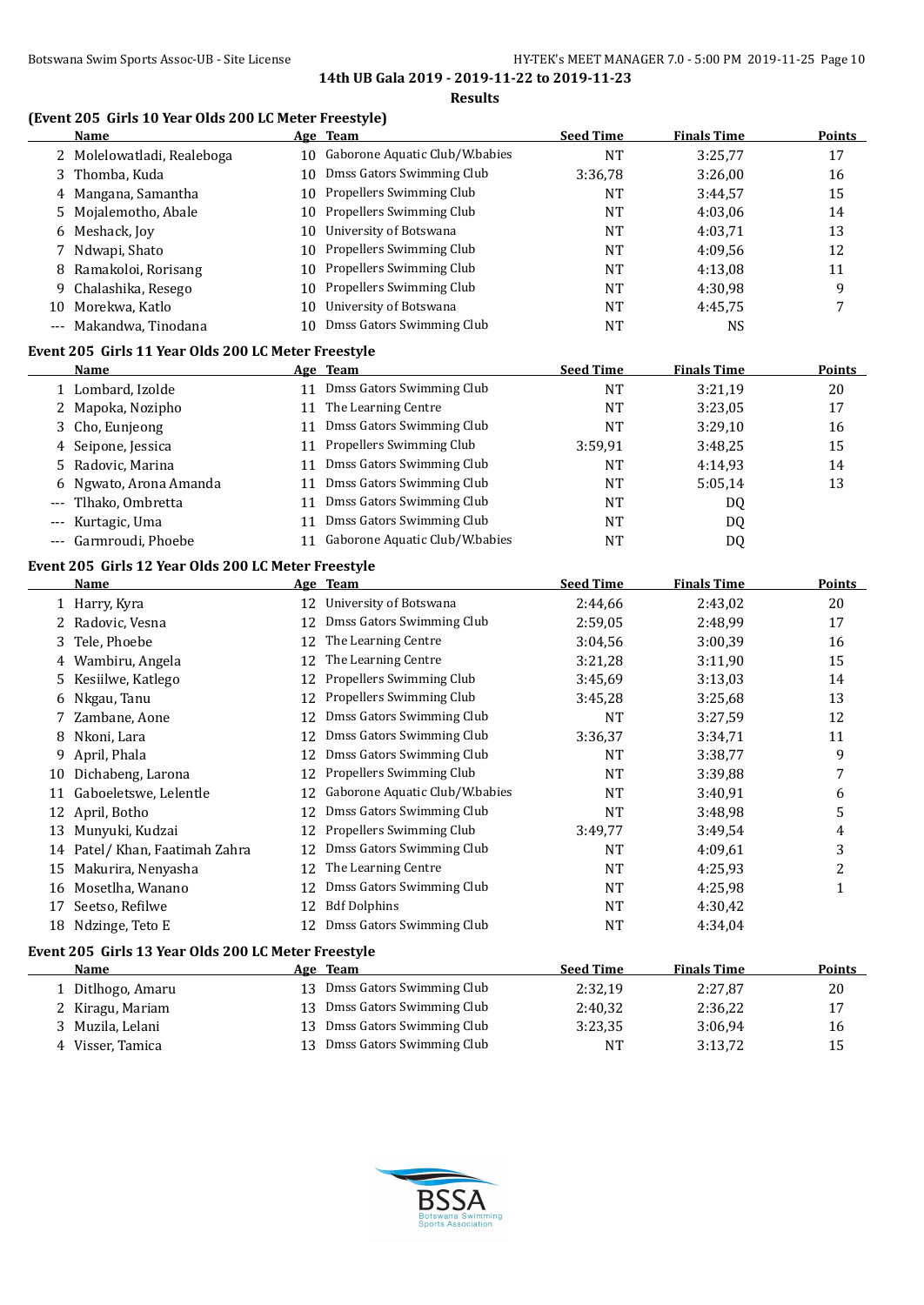|          | (Event 205 Girls 13 Year Olds 200 LC Meter Freestyle)<br>Name |    | Age Team                         | <b>Seed Time</b> | <b>Finals Time</b> | <b>Points</b> |
|----------|---------------------------------------------------------------|----|----------------------------------|------------------|--------------------|---------------|
|          | 5 Hatty, Leah                                                 |    | 13 Dmss Gators Swimming Club     | <b>NT</b>        | 3:15,67            | 14            |
| 6        | Mothelesi, Puleng                                             |    | 13 Phoenix Swimming Club         | 4:12,47          | 3:26,90            | 13            |
|          | 7 Lesaso, Aone                                                | 13 | The Learning Centre              | 3:27,76          | 3:36,85            | 12            |
| 8        | Munyuki, Thobeka                                              | 13 | Propellers Swimming Club         | 4:10,64          | 3:49,06            | 11            |
|          | 9 Macheng, Khethiwe                                           |    | 13 University of Botswana        | <b>NT</b>        | 3:56,38            | 9             |
|          |                                                               |    |                                  |                  |                    |               |
|          | Event 205 Girls 14 Year Olds 200 LC Meter Freestyle           |    |                                  |                  |                    |               |
|          | Name                                                          |    | Age Team                         | <b>Seed Time</b> | <b>Finals Time</b> | <b>Points</b> |
|          | 1 Ingwe, Kimberly N                                           |    | 14 Dmss Gators Swimming Club     | 2:33,42          | 2:26,64            | 20            |
|          | 2 Mutie, Mutinda                                              |    | 14 Dmss Gators Swimming Club     | 2:34,82          | 2:28,73            | 17            |
| 3        | Kurtagic, Lina                                                |    | 14 Dmss Gators Swimming Club     | <b>NT</b>        | 3:06,37            | 16            |
| 4        | Pesic, Ema                                                    |    | 14 The Learning Centre           | <b>NT</b>        | 3:27,88            | 15            |
| 5        | Hatty, Cara                                                   | 14 | Dmss Gators Swimming Club        | NT               | 3:43,98            | 14            |
| 6        | Ngwato, Ame Samantha                                          |    | 14 Dmss Gators Swimming Club     | NT               | 3:59,75            | 13            |
| $---$    | Mosetlha, Chawada                                             |    | 14 Dmss Gators Swimming Club     | NT               | DQ                 |               |
|          | Event 205 Women 15 Year Olds 200 LC Meter Freestyle           |    |                                  |                  |                    |               |
|          | Name                                                          |    | Age Team                         | <b>Seed Time</b> | <b>Finals Time</b> | <b>Points</b> |
|          | 1 Egner, Maxine                                               |    | 15 Dmss Gators Swimming Club     | 2:19,34          | 2:18,33            | 20            |
|          | 2 Matthews, Tselane                                           |    | 15 Dmss Gators Swimming Club     | 2:20,94          | 2:21,62            | 17            |
| 3        | Egner, Adina                                                  | 15 | Dmss Gators Swimming Club        | 2:37,71          | 2:40,59            | 16            |
|          | 4 Hughes, Naya                                                |    | 15 Dmss Gators Swimming Club     | 2:47,53          | 2:47,94            | 15            |
| $\cdots$ | Tsiane, Thulaganyo P.E                                        | 15 | Dmss Gators Swimming Club        | NT               | <b>NS</b>          |               |
|          | --- Mokgatle, Yaone                                           |    | 15 Dmss Gators Swimming Club     | 2:38,27          | <b>NS</b>          |               |
|          | Event 205 Women 16 Year Olds 200 LC Meter Freestyle           |    |                                  |                  |                    |               |
|          | Name                                                          |    | Age Team                         | <b>Seed Time</b> | <b>Finals Time</b> | <b>Points</b> |
|          | 1 Jobe, Hannah                                                |    | 16 Dmss Gators Swimming Club     | 2:33,76          | 2:42,22            | 20            |
|          | Event 205 Women 17-24 200 LC Meter Freestyle                  |    |                                  |                  |                    |               |
|          | Name                                                          |    | Age Team                         | <b>Seed Time</b> | <b>Finals Time</b> | <b>Points</b> |
|          | 1 van Rooyen, Leone                                           |    | 17 Dmss Gators Swimming Club     | 2:37,86          | 2:39,38            | 20            |
|          | 2 Jones, Amy                                                  |    | 17 Dmss Gators Swimming Club     | 2:36,31          | 2:42,16            | 17            |
|          | 3 Kelebemang, Lebogang                                        | 22 | University of Botswana           | 4:05,25          | 3:51,84            | 16            |
|          | 4 Magocha, Gertrude P                                         | 19 | University of Botswana           | NT               | 4:18,65            | 15            |
|          | --- Kearabeng, Lone O.A.D                                     |    | 17 Dmss Gators Swimming Club     | <b>NT</b>        | <b>NS</b>          |               |
|          |                                                               |    |                                  |                  |                    |               |
|          | Event 205 Women 25 & Over 200 LC Meter Freestyle              |    |                                  |                  |                    |               |
|          | <b>Name</b>                                                   |    | Age Team                         | <b>Seed Time</b> | <b>Finals Time</b> | <b>Points</b> |
|          | 1 Saat, Alma                                                  |    | 46 University of Botswana        | <b>NT</b>        | 2:57,21            | $20\,$        |
|          | Event 206 Boys 9 Year Olds 200 LC Meter Freestyle             |    |                                  |                  |                    |               |
|          | Name                                                          |    | Age Team                         | <b>Seed Time</b> | <b>Finals Time</b> | <b>Points</b> |
|          | 1 Modirelabangwe, Tema                                        |    | 9 Gaborone Aquatic Club/W.babies | <b>NT</b>        | 3:22,63            | 20            |
|          | 2 Jarvis, Miles                                               | 9  | Dmss Gators Swimming Club        | NT               | 3:26,69            | 17            |
|          | 3 Nthomiwa, Wapego                                            | 9  | University of Botswana           | <b>NT</b>        | 3:48,90            | 16            |
|          | Event 206 Boys 10 Year Olds 200 LC Meter Freestyle            |    |                                  |                  |                    |               |
|          | <b>Name</b>                                                   |    | Age Team                         | <b>Seed Time</b> | <b>Finals Time</b> | Points        |
|          | 1 Evans, Elliot                                               |    | 10 Dmss Gators Swimming Club     | <b>NT</b>        | 3:15,56            | 20            |
| 2        | Rapson, Zacharey                                              | 10 | The Learning Centre              | 3:34,52          | 3:17,73            | 17            |
|          | 3 Scharnick, Christiaan                                       |    | 10 Propellers Swimming Club      | <b>NT</b>        | 3:32,48            | 16            |

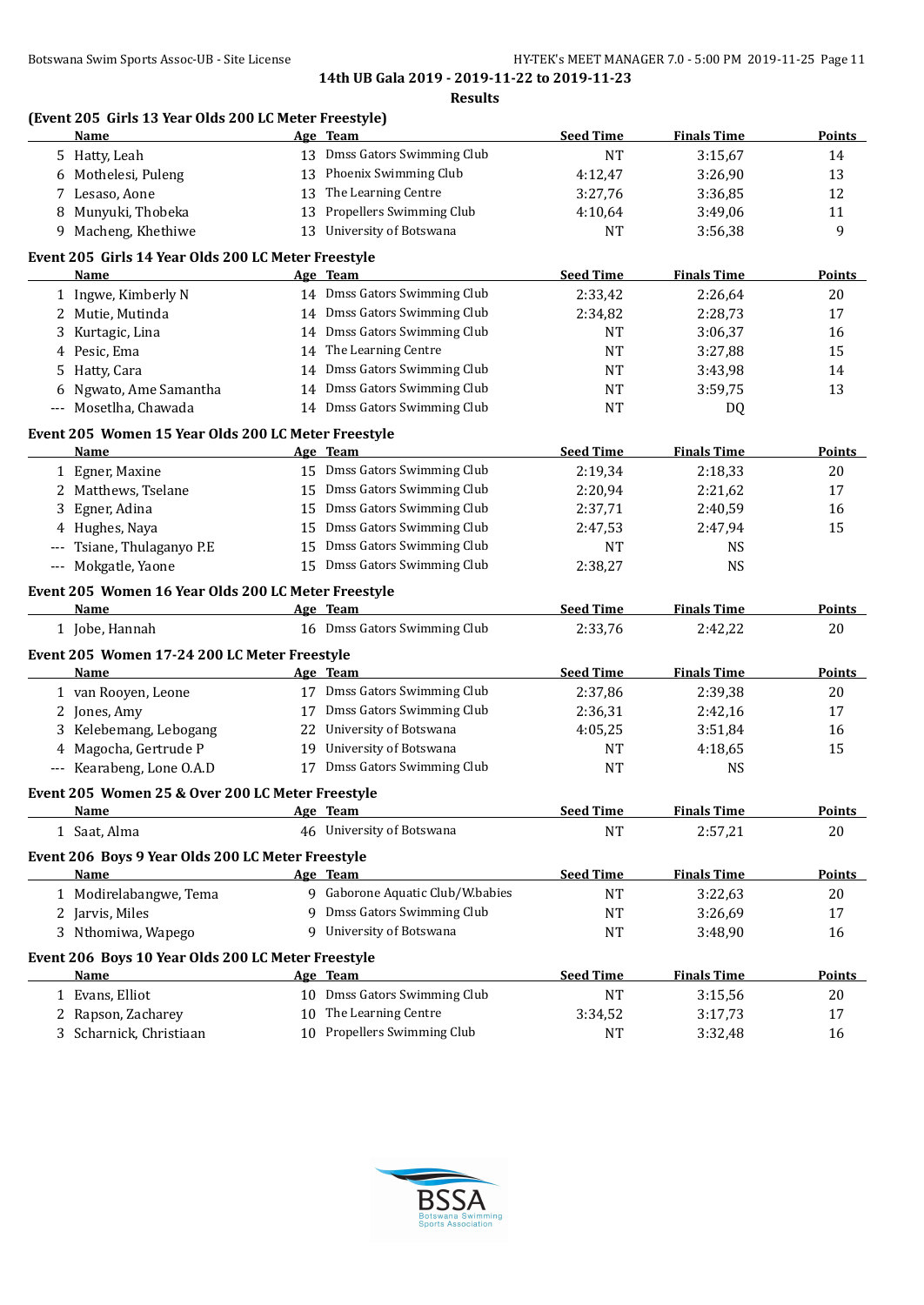#### **(Event 206 Boys 10 Year Olds 200 LC Meter Freestyle)**

|    | boys to real only not be meter incesty to<br><b>Name</b>   |    | Age Team                              | <b>Seed Time</b> | <b>Finals Time</b>   | <b>Points</b> |
|----|------------------------------------------------------------|----|---------------------------------------|------------------|----------------------|---------------|
|    | 4 Mothelesi, Otsile                                        |    | 10 Phoenix Swimming Club              | <b>NT</b>        | 3:35,79              | 15            |
| 5. | Mokgadi, Thuto                                             |    | 10 Bdf Dolphins                       | <b>NT</b>        | 3:37,63              | 14            |
|    | --- Kebonang, Jason-Farrell                                |    | 10 Propellers Swimming Club           | <b>NT</b>        | DQ                   |               |
|    | Event 206 Boys 11 Year Olds 200 LC Meter Freestyle         |    |                                       |                  |                      |               |
|    | Name                                                       |    | Age Team                              | <b>Seed Time</b> | <b>Finals Time</b>   | <b>Points</b> |
|    | 1 Khonat, Rayhan                                           |    | 11 Phoenix Swimming Club              | 3:02,58          | 2:48,86              | 20            |
|    | 2 Kadzirange, Tatenda                                      |    | 11 Gaborone Aquatic Club/W.babies     | 3:22,75          | 3:18,48              | 17            |
| 3  | Modirelabangwe, Legakwa                                    |    | 11 Gaborone Aquatic Club/W.babies     | <b>NT</b>        | 3:23,64              | 16            |
| 4  | Mwangi, Dean                                               | 11 | Dmss Gators Swimming Club             | 3:40,15          | 3:25,35              | 15            |
| 5. | Matenge, Larona                                            | 11 | <b>Bdf Dolphins</b>                   | 4:11,93          | 3:40,63              | 14            |
| 6  | Matthews, Lebone                                           | 11 | Dmss Gators Swimming Club             | 3:38,10          | 3:48,34              | 13            |
| 7  | Kgengwenyane, Lentle                                       | 11 | The Learning Centre                   | <b>NT</b>        | 3:53,83              | 12            |
| 8  | Dzingai, Botlhe                                            | 11 | University of Botswana                | <b>NT</b>        | 3:58,32              | 11            |
| 9  | Mulale, Ogone                                              | 11 | University of Botswana                | <b>NT</b>        | 4:57,87              | 9             |
|    | Moloi, Lethabo                                             | 11 | Gaborone Aquatic Club/W.babies        | <b>NT</b>        | <b>NS</b>            |               |
|    | --- Ndwapi, Uyapo                                          |    | 11 Propellers Swimming Club           | 3:32,30          | <b>NS</b>            |               |
|    | Event 206 Boys 12 Year Olds 200 LC Meter Freestyle         |    |                                       |                  |                      |               |
|    | Name                                                       |    | Age Team                              | <b>Seed Time</b> | <b>Finals Time</b>   | <b>Points</b> |
|    | 1 Seetso, Nathan                                           |    | 12 Dmss Gators Swimming Club          | 3:01,28          | 2:49,05              | 20            |
| 2  | Mothibatsela, Ntsika                                       |    | 12 Dmss Gators Swimming Club          | <b>NT</b>        | 2:52,11              | 17            |
| 3  | Nsingo, David                                              | 12 | The Learning Centre                   | 3:13,37          | 3:04,78              | 16            |
| 4  | Mutie, Kilonzi                                             | 12 | Dmss Gators Swimming Club             | 3:26,94          | 3:25,22              | 15            |
| 5  | Mulale, Eleriwe                                            | 12 | University of Botswana                | NT               | 3:43,77              | 14            |
| 6  | Manase, Wesley                                             | 12 | The Learning Centre                   | 3:56,49          | 3:45,83              | 13            |
| 7  | Makurira, Peace                                            | 12 | The Learning Centre                   | NT               | 3:51,97              | 12            |
|    | --- Mangani, Kevin                                         |    | 12 Propellers Swimming Club           | 3:14,95          | <b>NS</b>            |               |
|    |                                                            |    |                                       |                  |                      |               |
|    | Event 206 Boys 13 Year Olds 200 LC Meter Freestyle<br>Name |    | Age Team                              | <b>Seed Time</b> | <b>Finals Time</b>   | <b>Points</b> |
|    | 1 Mokobi, Kgotla                                           |    | 13 Dmss Gators Swimming Club          | 3:03,39          | 2:26,54              | 20            |
| 2  | Matthews, Mmusi                                            | 13 | Dmss Gators Swimming Club             | 2:59,75          | 2:40,50              | 17            |
| 3  | Garmroudi, Yusurf                                          | 13 | Gaborone Aquatic Club/W.babies        | 3:00,72          | 2:56,36              | 16            |
| 4  | Scharnick, Adriaan                                         | 13 | Propellers Swimming Club              | 3:39,00          | 3:06,92              | 15            |
| 5. | Matebisi, Loago                                            | 13 | The Learning Centre                   | NT               | 3:33,22              | 14            |
|    | 6 Shi, Haozhe Huang                                        |    | 13 Dmss Gators Swimming Club          | <b>NT</b>        | 3:44,50              | 13            |
|    | 7 Monchusi, Thulaganyo                                     |    | 13 Propellers Swimming Club           | $\rm{NT}$        | 3:44,56              | $12\,$        |
|    | 8 Mookotsi, Lefika                                         |    | 13 University of Botswana             |                  |                      |               |
|    | --- Setshogo, Lebone                                       |    | 13 Dmss Gators Swimming Club          | NT<br><b>NT</b>  | 4:02,14<br><b>NS</b> | 11            |
|    |                                                            |    |                                       |                  |                      |               |
|    | Event 206 Boys 14 Year Olds 200 LC Meter Freestyle         |    |                                       |                  |                      |               |
|    | Name                                                       |    | Age Team<br>14 University of Botswana | <b>Seed Time</b> | <b>Finals Time</b>   | <b>Points</b> |
|    | 1 Molefe, Lerako                                           |    | 14 Dmss Gators Swimming Club          | 2:47,80          | 2:37,14              | 20            |
| 2  | Bu, Kuncheng                                               |    |                                       | NT               | 2:39,67              | 17            |
| 3  | Seetso, Thabang                                            | 14 | <b>Bdf Dolphins</b>                   | 3:16,44          | 2:56,03              | 16            |
| 4  | Raditladi, Lungile                                         | 14 | University of Botswana                | NT               | 3:05,44              | 15            |
| 5  | Hatty, Adam                                                | 14 | Dmss Gators Swimming Club             | NT               | 3:13,87              | 14            |
|    | 6 Liu, Shawn                                               | 14 | The Learning Centre                   | 3:16,14          | 3:17,50              | 13            |
|    | 7 Motlhabane, Pule P                                       |    | 14 Propellers Swimming Club           | 3:40,34          | 3:45,35              | 12            |

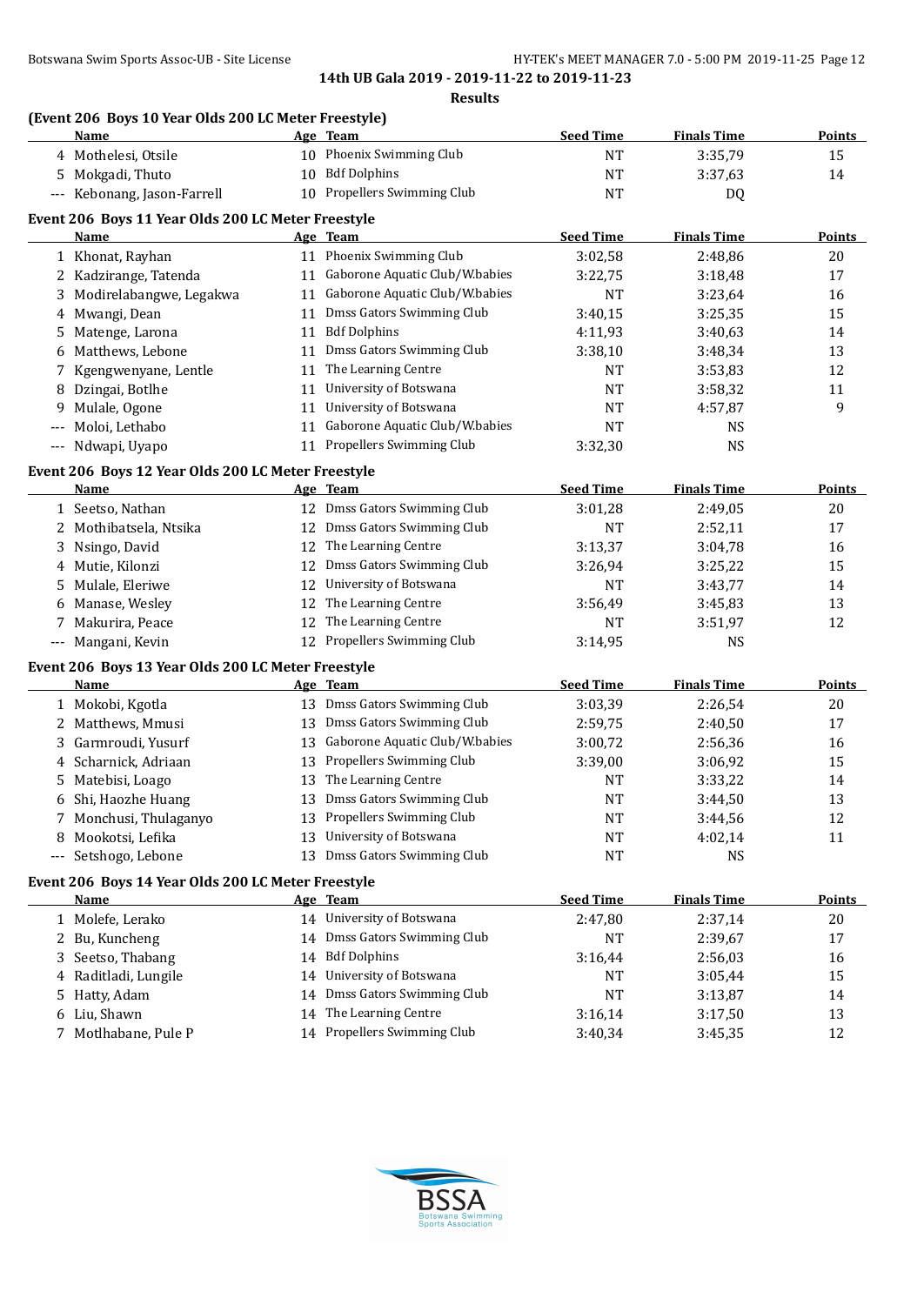|     | Event 206 Men 15 Year Olds 200 LC Meter Freestyle<br>Name |    | Age Team                     | <b>Seed Time</b> | <b>Finals Time</b> | <b>Points</b> |
|-----|-----------------------------------------------------------|----|------------------------------|------------------|--------------------|---------------|
|     | 1 van Rooyen, Benco                                       |    | 15 Dmss Gators Swimming Club | 2:17,60          | 2:14,44            | 20            |
|     | 2 Marumo, Lefika                                          |    | 15 Dmss Gators Swimming Club | 2:38,81          | 2:29,90            | 17            |
|     | 3 Seleke, Thabiso                                         |    | 15 Bdf Dolphins              | NT               | 3:37,84            | 16            |
|     | Event 206 Men 16 Year Olds 200 LC Meter Freestyle         |    |                              |                  |                    |               |
|     | Name                                                      |    | Age Team                     | <b>Seed Time</b> | <b>Finals Time</b> | <b>Points</b> |
|     | 1 Walsh, Patrick                                          |    | 16 Dmss Gators Swimming Club | 2:12,89          | 2:12,70            | 20            |
| 2   | Jamu, Alexander                                           | 16 | Dmss Gators Swimming Club    | 2:18,24          | 2:19,10            | 17            |
| 3   | Harry, Ethan                                              | 16 | University of Botswana       | 2:37,95          | 2:29,82            | 16            |
| 4   | Mosime, Theo M                                            | 16 | Dmss Gators Swimming Club    | 2:50,59          | 2:40,56            | 15            |
| 5   | Kandela, Rawa                                             | 16 | University of Botswana       | NT               | 3:12,04            | 14            |
|     | Event 206 Men 17-24 200 LC Meter Freestyle                |    |                              |                  |                    |               |
|     | Name                                                      |    | Age Team                     | <b>Seed Time</b> | <b>Finals Time</b> | <b>Points</b> |
|     | 1 Fischer, Ethan                                          |    | 17 Dmss Gators Swimming Club | 2:16,27          | 2:17,51            | 20            |
| 2   | Dzingai, Solomon                                          | 19 | University of Botswana       | 2:19,05          | 2:24,70            | 17            |
| 3   | Makepe, Tokelo                                            | 17 | Dmss Gators Swimming Club    | 2:22,82          | 2:30,14            | 16            |
| 4   | Sebikiri, Maemo                                           | 20 | Dmss Gators Swimming Club    | 2:28,27          | 2:35,11            | 15            |
| 5   | Motshwari, Karabo                                         | 19 | <b>Bdf Dolphins</b>          | 3:10.95          | 2:44,61            | 14            |
| 6   | Rantshabeng, Otsile D                                     | 19 | Dmss Gators Swimming Club    | 2:38,87          | 2:46,09            | 13            |
| 7   | Jobe, Nicholas                                            | 18 | Dmss Gators Swimming Club    | 2:33,21          | 2:51,52            | 12            |
| 8   | Kgang, Lefa                                               | 17 | University of Botswana       | 2:48,99          | 2:54,34            | 11            |
| 9   | Moswetsi, Thato                                           | 22 | <b>Bdf Dolphins</b>          | 3:24,82          | 3:12,58            | 9             |
| 10  | Matsake, Kutlwano                                         | 19 | <b>Bdf Dolphins</b>          | 3:26,25          | 3:18,24            | 7             |
| 11  | Kopano, Thabo                                             | 24 | <b>Bdf Dolphins</b>          | 3:21,07          | 3:38,49            | 6             |
| 12  | Ipotseng, Clinton                                         | 21 | University of Botswana       | 3:33,23          | 3:40,27            | 5             |
|     | 13 Molatlheng, Clifford                                   | 22 | University of Botswana       | NT               | 3:43,44            | 4             |
| 14  | Tamocha, Letlhogonolo                                     | 22 | University of Botswana       | NT               | 3:51,83            | 3             |
| 15  | Mathibe, Prince                                           |    | 21 University of Botswana    | NT               | 4:00,11            | 2             |
|     | --- Keleeme, Botlhe                                       |    | 19 University of Botswana    | <b>NT</b>        | DQ                 |               |
|     | Event 206 Men 25 & Over 200 LC Meter Freestyle            |    |                              |                  |                    |               |
|     | Name                                                      |    | Age Team                     | <b>Seed Time</b> | <b>Finals Time</b> | <b>Points</b> |
|     | 1 Ngorosha, Tatenda                                       |    | 26 University of Botswana    | 2:48,79          | 2:44,60            | 20            |
|     | 2 Watson, Trevor                                          |    | 44 Dmss Gators Swimming Club | 2:54,28          | 2:59,22            | 17            |
|     | 3 Moffat, Omphile                                         |    | 27 Bdf Dolphins              | 3:03,49          | 3:07,38            | 16            |
|     | 4 Gachala, Lawrence                                       |    | 49 Bdf Dolphins              | 3:04,61          | 3:14,65            | 15            |
| 5.  | Saat, Urmas                                               |    | 56 University of Botswana    | <b>NT</b>        | 4:18,37            | 14            |
|     | 6 Mekgwe, Bonno                                           |    | 26 Bdf Dolphins              | <b>NT</b>        | 4:48,73            | 13            |
|     | Event 207 Girls 7 & Under 100 LC Meter Backstroke         |    |                              |                  |                    |               |
|     | Name                                                      |    | Age Team                     | <b>Seed Time</b> | <b>Finals Time</b> | <b>Points</b> |
|     | --- Parker, Cala                                          |    | 6 Dmss Gators Swimming Club  | <b>NT</b>        | DQ                 |               |
| --- | Chilisa, Jade                                             |    | 6 Dmss Gators Swimming Club  | NT               | DQ                 |               |
| --- | Tsara, Anesu                                              |    | 7 Dmss Gators Swimming Club  | <b>NT</b>        | DQ                 |               |
|     | Event 207 Girls 8 Year Olds 100 LC Meter Backstroke       |    |                              |                  |                    |               |
|     | Name                                                      |    | Age Team                     | <b>Seed Time</b> | <b>Finals Time</b> | <b>Points</b> |
|     | 1 Oagile-Motso, Phoebe                                    |    | 8 University of Botswana     | <b>NT</b>        | 1:58,91            | 20            |
|     | 2 Onyadile, Tuduetso                                      |    | 8 Dmss Gators Swimming Club  | <b>NT</b>        | 1:59,00            | 17            |
|     |                                                           |    |                              |                  |                    |               |

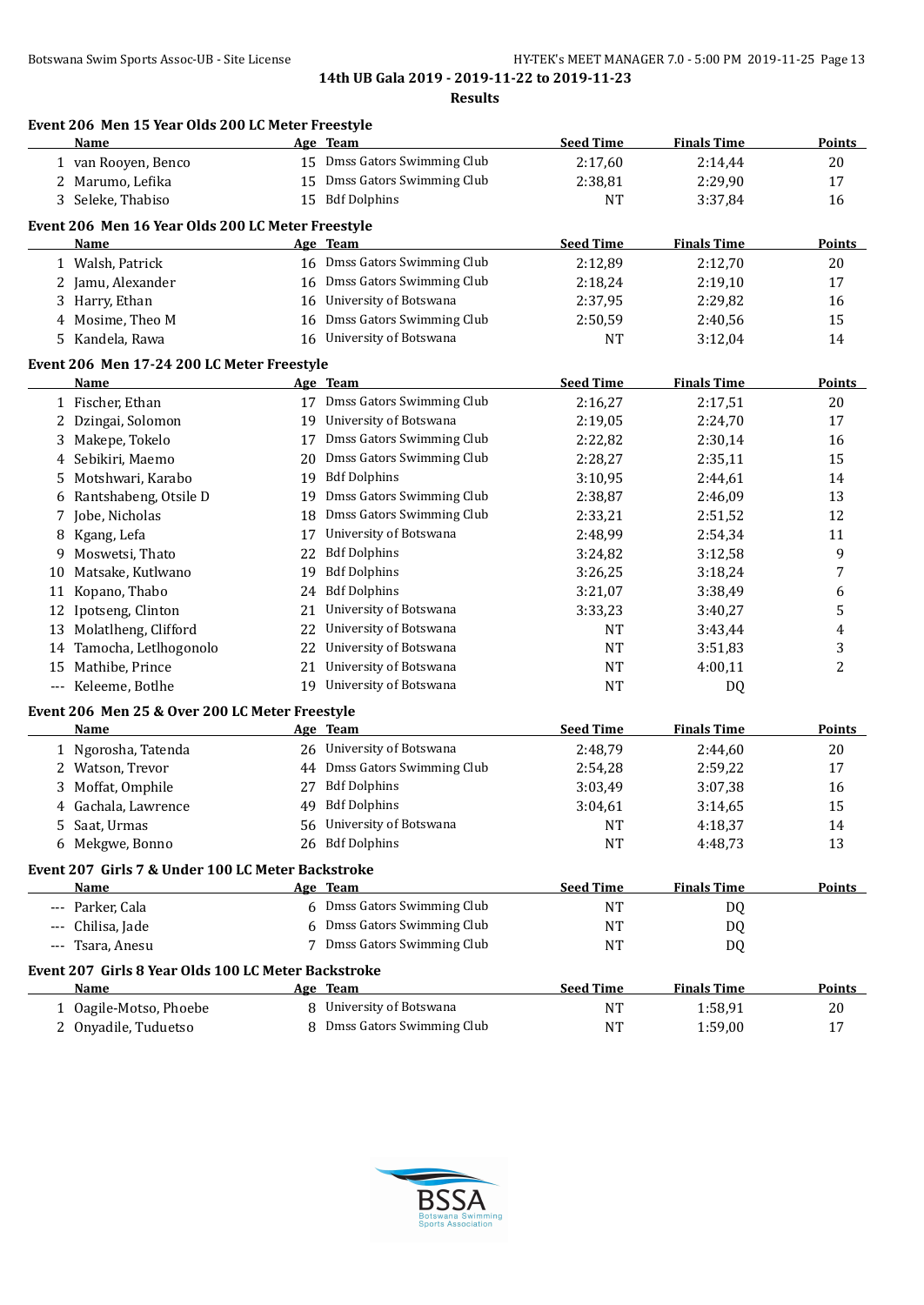#### Botswana Swim Sports Assoc-UB - Site License **HY-TEK's MEET MANAGER 7.0 - 5:00 PM 2019-11-25** Page 14

**14th UB Gala 2019 - 2019-11-22 to 2019-11-23 Results**

#### **(Event 207 Girls 8 Year Olds 100 LC Meter Backstroke)**

| <b>Name</b>                                                                                                                |    | Age Team                         | <b>Seed Time</b> | <b>Finals Time</b> | <b>Points</b> |
|----------------------------------------------------------------------------------------------------------------------------|----|----------------------------------|------------------|--------------------|---------------|
| 3 Morebodi, Maeva                                                                                                          |    | 8 Propellers Swimming Club       | NT               | 2:00,96            | 16            |
| 4 Kadzrirange, Stephanie                                                                                                   |    | 8 Gaborone Aquatic Club/W.babies | NT               | 2:04.14            | 15            |
| 5 Makandwa, Munatsi                                                                                                        |    | 8 Gaborone Aquatic Club/W.babies | NT               | 2:14,10            | 14            |
| 6 Watson, Leila Catherine                                                                                                  |    | 8 Dmss Gators Swimming Club      | NT               | 2:23.20            | 13            |
| 7 Onyadile, Boipelo                                                                                                        | 8. | Dmss Gators Swimming Club        | <b>NT</b>        | 2:26,60            | 12            |
| 8 Bvindi, Juanita                                                                                                          |    | 8 Dmss Gators Swimming Club      | NT               | 2:30.70            | 11            |
| 9 Thomba, Wada                                                                                                             |    | 8 Dmss Gators Swimming Club      | <b>NT</b>        | 2:30.72            | q             |
| --- Thembe, Yashe                                                                                                          |    | Dmss Gators Swimming Club        | NT               | DQ                 |               |
| $F_{\text{total}}$ $0.07$ $C_{\text{total}}$ $0.01$ , $\ldots$ $0.1$ , $1.00$ , $1.00$ , $1.00$ , $1.00$ , $1.00$ , $1.00$ |    |                                  |                  |                    |               |

#### **Event 207 Girls 9 Year Olds 100 LC Meter Backstroke**

|          | Name                  |    | Age Team                        | <b>Seed Time</b> | <b>Finals Time</b> | <b>Points</b> |
|----------|-----------------------|----|---------------------------------|------------------|--------------------|---------------|
|          | 1 Kurewa, Nikita E    | 9. | Gaborone Aquatic Club/W.babies  | <b>NT</b>        | 1:50,23            | 20            |
|          | 2 Makgothi, Emelyn    |    | Dmss Gators Swimming Club       | <b>NT</b>        | 1:52,54            | 17            |
|          | 3 Pelotona, Arona     | 9. | Gaborone Aquatic Club/W.babies  | 2:08.19          | 1:52,80            | 16            |
| 4        | Minta, Nana           | 9  | Dmss Gators Swimming Club       | <b>NT</b>        | 1:55,71            | 15            |
|          | 5 Sudharshan, Tharsha | 9  | <b>Propellers Swimming Club</b> | 2:18,01          | 1:55,73            | 14            |
|          | 6 Mvududu, Joy        |    | <b>Propellers Swimming Club</b> | <b>NT</b>        | 1:59,90            | 13            |
|          | Dsouza, Megan         | 9  | <b>Propellers Swimming Club</b> | NT               | 2:02,81            | 12            |
| 8        | Kesiilwe, Kutlo       | 9  | <b>Propellers Swimming Club</b> | 2:17,56          | 2:03,13            | 11            |
| 9        | Mutie, Muela          | 9  | Dmss Gators Swimming Club       | <b>NT</b>        | 2:05,67            | 9             |
| 10       | Watson, Bella Ray     | 9. | Dmss Gators Swimming Club       | 2:08.36          | 2:07.09            | 7             |
| 11       | Boiteto, Sarona       | 9. | Gaborone Aquatic Club/W.babies  | <b>NT</b>        | 2:09,39            | 6             |
| 12       | Hove, Thandi          | 9. | University of Botswana          | 2:27,59          | 2:17,91            | 5             |
| 13       | Segadika, Katlo       | 9  | University of Botswana          | <b>NT</b>        | 2:26,13            | 4             |
| 14       | Wambiru, Aisha        | 9. | The Learning Centre             | NT               | 2:41,59            | 3             |
|          | Gaopotlake, Leneo     |    | Dmss Gators Swimming Club       | <b>NT</b>        | DQ                 |               |
| $\cdots$ | Haitsma, Yande E      |    | Dmss Gators Swimming Club       | 2:07,93          | <b>NS</b>          |               |

# **Event 207 Girls 10 Year Olds 100 LC Meter Backstroke**

|       | Name                       |    | Age Team                       | <b>Seed Time</b> | <b>Finals Time</b> | Points |
|-------|----------------------------|----|--------------------------------|------------------|--------------------|--------|
|       | 1 Molelowatladi, Realeboga | 10 | Gaborone Aquatic Club/W.babies | 1:49.96          | 1:43,74            | 20     |
|       | 2 Thomba, Kuda             | 10 | Dmss Gators Swimming Club      | 1:54.69          | 1:49.99            | 17     |
|       | 3 Meshack, Joy             | 10 | University of Botswana         | NT               | 1:54,31            | 16     |
|       | 4 Mangana, Samantha        | 10 | Propellers Swimming Club       | NT               | 1:55,10            | 15     |
|       | 5 Evans, Imogen            | 10 | Dmss Gators Swimming Club      | NT               | 1:55,12            | 14     |
|       | 6 Mojalemotho, Abale       | 10 | Propellers Swimming Club       | 2:04.81          | 1:57.48            | 13     |
|       | 7 Ndwapi, Shato            | 10 | Propellers Swimming Club       | NT               | 2:00,92            | 12     |
|       | 8 Chalashika, Resego       | 10 | Propellers Swimming Club       | 2:14.30          | 2:03,18            | 11     |
|       | 9 Ramakoloi, Rorisang      | 10 | Propellers Swimming Club       | 2:15.01          | 2:12,66            | 9      |
| 10    | Hirschfeld, Nkatia         | 10 | Dmss Gators Swimming Club      | <b>NT</b>        | 2:18,07            | 7      |
| $---$ | Makandwa, Tinodana         | 10 | Dmss Gators Swimming Club      | 1:58,68          | NS.                |        |

# **Event 207 Girls 11 Year Olds 100 LC Meter Backstroke**

| Name               |    | Age Team                     | <b>Seed Time</b> | <b>Finals Time</b> | <b>Points</b> |
|--------------------|----|------------------------------|------------------|--------------------|---------------|
| 1 Lombard, Izolde  |    | 11 Dmss Gators Swimming Club | NT               | 1:39.55            | 20            |
| 2 Kurtagic, Uma    | 11 | Dmss Gators Swimming Club    | NT               | 1:42,55            | 17            |
| 3 Cho, Eunjeong    |    | 11 Dmss Gators Swimming Club | NT               | 1:49.73            | 16            |
| 4 Seipone, Jessica |    | 11 Propellers Swimming Club  | 2:22.30          | 1:55,77            | 15            |
| 5 Radovic, Marina  |    | 11 Dmss Gators Swimming Club | 1:58,90          | 1:59,92            | 14            |
| Tlhako, Ombretta   | 11 | Dmss Gators Swimming Club    | <b>NT</b>        | 2:10,70            | 13            |

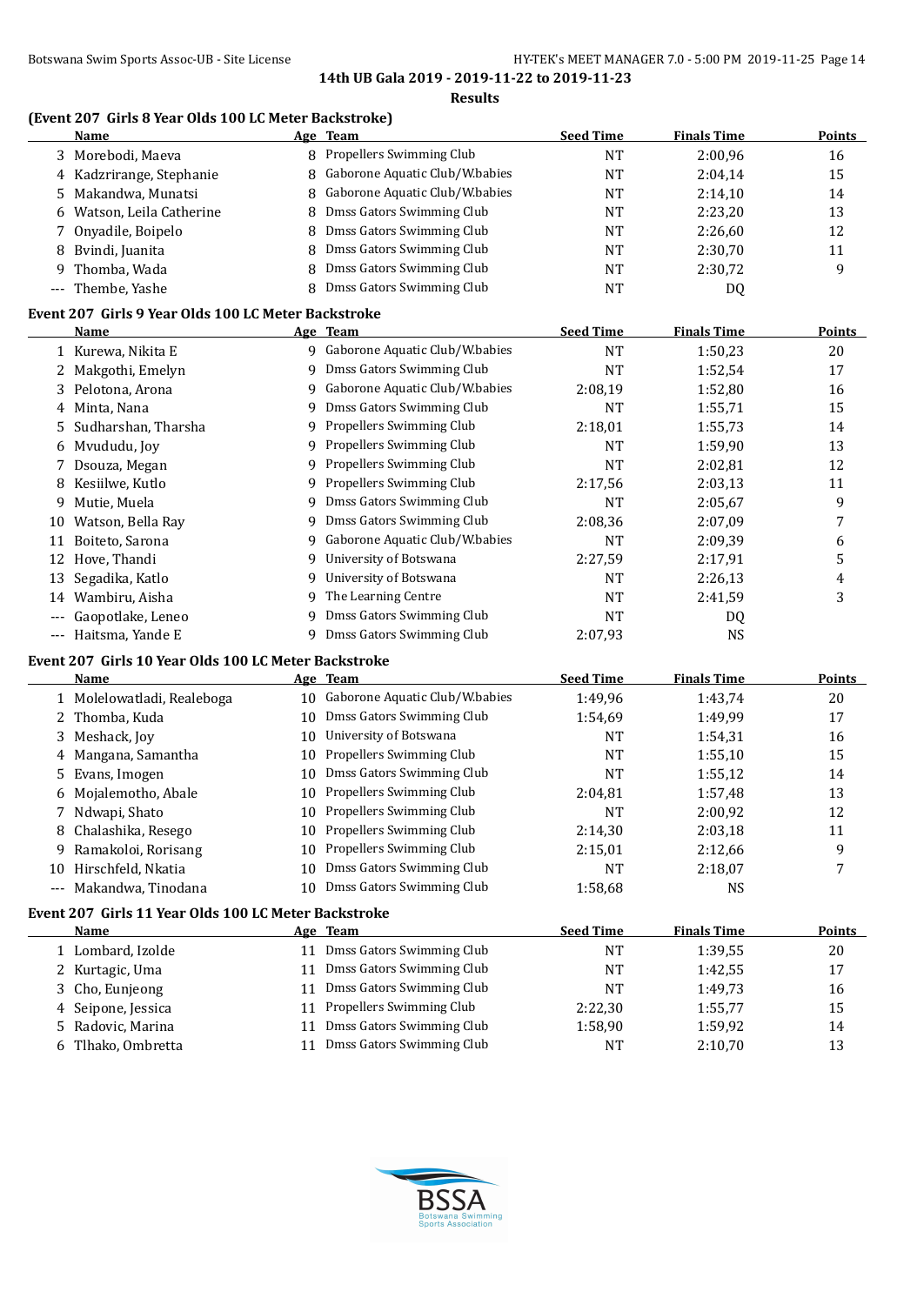## **(Event 207 Girls 11 Year Olds 100 LC Meter Backstroke)**

|     | Name                                                 |    | Age Team                       | <b>Seed Time</b> | <b>Finals Time</b> | <b>Points</b>  |
|-----|------------------------------------------------------|----|--------------------------------|------------------|--------------------|----------------|
|     | 7 Mapoka, Nozipho                                    |    | 11 The Learning Centre         | <b>NT</b>        | 2:14,35            | 12             |
| 8   | Marumo, Setho                                        |    | 11 Dmss Gators Swimming Club   | <b>NT</b>        | 2:18,52            | 11             |
| 9   | Ngwato, Arona Amanda                                 |    | 11 Dmss Gators Swimming Club   | <b>NT</b>        | 2:48,62            | 9              |
|     | 10 Moepswa, Lone                                     |    | 11 Dmss Gators Swimming Club   | NT               | 2:51,66            | 7              |
|     | Event 207 Girls 12 Year Olds 100 LC Meter Backstroke |    |                                |                  |                    |                |
|     | Name                                                 |    | Age Team                       | <b>Seed Time</b> | <b>Finals Time</b> | <b>Points</b>  |
|     | 1 Radovic, Vesna                                     |    | 12 Dmss Gators Swimming Club   | 1:29,00          | 1:23,89            | 20             |
|     | 2 Harry, Kyra                                        |    | 12 University of Botswana      | 1:26,50          | 1:27,40            | 17             |
| 3   | Wambiru, Angela                                      |    | 12 The Learning Centre         | 1:47,19          | 1:41,43            | 16             |
| 4   | Dichabeng, Larona                                    | 12 | Propellers Swimming Club       | <b>NT</b>        | 1:45,28            | 15             |
| 5   | Nkgau, Tanu                                          | 12 | Propellers Swimming Club       | 1:53,57          | 1:48,87            | 14             |
| 6   | April, Phala                                         | 12 | Dmss Gators Swimming Club      | <b>NT</b>        | 1:50,00            | 13             |
| 7   | Zambane, Aone                                        | 12 | Dmss Gators Swimming Club      | <b>NT</b>        | 1:50,96            | 12             |
| 8   | Nkoni, Lara                                          | 12 | Dmss Gators Swimming Club      | 1:56,42          | 1:56,20            | 11             |
| 9   | Munyuki, Kudzai                                      | 12 | Propellers Swimming Club       | 2:08,12          | 1:56,62            | 9              |
|     | 10 Gaboeletswe, Lelentle                             | 12 | Gaborone Aquatic Club/W.babies | 2:06,75          | 1:59,30            | 7              |
|     | 11 Patel/ Khan, Faatimah Zahra                       | 12 | Dmss Gators Swimming Club      | <b>NT</b>        | 2:04,93            | 6              |
|     | 12 April, Botho                                      | 12 | Dmss Gators Swimming Club      | <b>NT</b>        | 2:15,41            | 5              |
|     | 13 Mosetlha, Wanano                                  | 12 | Dmss Gators Swimming Club      | <b>NT</b>        | 2:16,40            | 4              |
| 14  | Seetso, Refilwe                                      | 12 | <b>Bdf Dolphins</b>            | <b>NT</b>        | 2:24,31            | 3              |
|     | Ndzinge, Teto E                                      | 12 | Dmss Gators Swimming Club      | 2:24,29          | DQ                 |                |
| --- | Kesiilwe, Katlego                                    | 12 | Propellers Swimming Club       | 2:05,96          | DQ                 |                |
|     | --- Tele, Phoebe                                     | 12 | The Learning Centre            | 1:36,37          | DQ                 |                |
|     | Event 207 Girls 13 Year Olds 100 LC Meter Backstroke |    |                                |                  |                    |                |
|     | <b>Name</b>                                          |    | Age Team                       | <b>Seed Time</b> | <b>Finals Time</b> | <b>Points</b>  |
|     | 1 Kiragu, Mariam                                     |    | 13 Dmss Gators Swimming Club   | 1:26,32          | 1:21,10            | 20             |
|     | 2 Ditlhogo, Amaru                                    | 13 | Dmss Gators Swimming Club      | 1:28,22          | 1:22,62            | 17             |
| 3   | Visser, Tamica                                       | 13 | Dmss Gators Swimming Club      | 1:40,69          | 1:35,07            | 16             |
| 4   | Mothelesi, Puleng                                    | 13 | Phoenix Swimming Club          | <b>NT</b>        | 1:39,82            | 15             |
| 5   | Muzila, Lelani                                       | 13 | Dmss Gators Swimming Club      | 1:46,28          | 1:44,26            | 14             |
| 6   | Khama, Warona                                        | 13 | Kubu Swimming Club             | <b>NT</b>        | 1:44,34            | 13             |
|     | 7 Hatty, Leah                                        | 13 | Dmss Gators Swimming Club      | NT               | 1:47,23            | 12             |
| 8   | Macheng, Khethiwe                                    | 13 | University of Botswana         | <b>NT</b>        | 1:47,26            | 11             |
| 9   | Lesaso, Aone                                         | 13 | The Learning Centre            | 1:48,12          | 1:50,91            | 9              |
|     | 10 Munyuki, Thobeka                                  |    | 13 Propellers Swimming Club    | 2:27,84          | 2:11,99            | $\overline{7}$ |
|     | Event 207 Girls 14 Year Olds 100 LC Meter Backstroke |    |                                |                  |                    |                |
|     | Name                                                 |    | Age Team                       | <b>Seed Time</b> | <b>Finals Time</b> | <b>Points</b>  |
|     | 1 Ingwe, Kimberly N                                  |    | 14 Dmss Gators Swimming Club   | 1:18,92          | 1:16,53            | 20             |
| 2   | Mutie, Mutinda                                       | 14 | Dmss Gators Swimming Club      | 1:23,45          | 1:19,32            | 17             |
| 3   | Pieterse, Megan                                      | 14 | Phoenix Swimming Club          | <b>NT</b>        | 1:34,20            | 16             |
| 4   | Judd, Samantha                                       | 14 | Swimrite Swimming              | 1:33,50          | 1:34,52            | 15             |
| 5   | Mosetlha, Chawada                                    | 14 | Dmss Gators Swimming Club      | 1:56,80          | 1:36,07            | 14             |
| 6   |                                                      |    |                                |                  |                    |                |
|     |                                                      | 14 | Dmss Gators Swimming Club      | NT               |                    |                |
| 7   | Kurtagic, Lina<br>Pesic, Ema                         | 14 | The Learning Centre            |                  | 1:37,48            | 13             |
| 8   | Ngwato, Ame Samantha                                 | 14 | Dmss Gators Swimming Club      | 1:45,50<br>NT    | 1:44,42<br>1:58,08 | 12<br>11       |

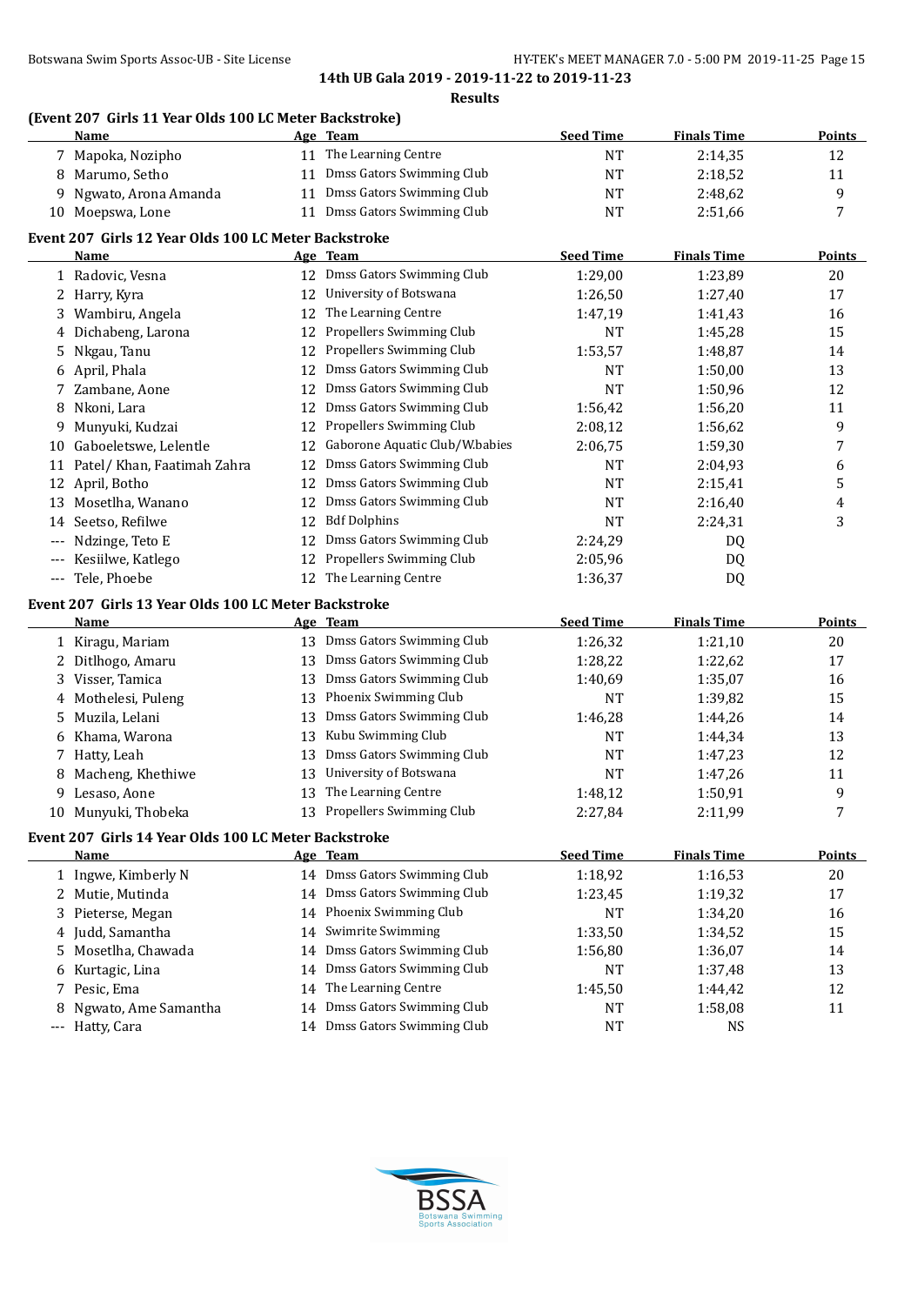| Botswana Swim Sports Assoc-UB - Site License | HY-TEK's MEET MANAGER 7.0 - 5:00 PM 2019-11-25 Page 16 |
|----------------------------------------------|--------------------------------------------------------|
|----------------------------------------------|--------------------------------------------------------|

|   | Event 207 Women 15 Year Olds 100 LC Meter Backstroke |    |                                  |                  |                    |               |
|---|------------------------------------------------------|----|----------------------------------|------------------|--------------------|---------------|
|   | Name                                                 |    | Age Team                         | <b>Seed Time</b> | <b>Finals Time</b> | Points        |
|   | 1 Matthews, Tselane                                  |    | 15 Dmss Gators Swimming Club     | 1:12,39          | 1:13,32            | 20            |
| 2 | Hughes, Naya                                         | 15 | Dmss Gators Swimming Club        | 1:25,47          | 1:16,46            | 17            |
| 3 | Egner, Maxine                                        | 15 | Dmss Gators Swimming Club        | 1:16,70          | 1:17,29            | 16            |
| 4 | Egner, Adina                                         | 15 | Dmss Gators Swimming Club        | 1:27,63          | 1:29,31            | 15            |
| 5 | Nkgau, Loago                                         | 15 | University of Botswana           | 1:29,32          | 1:33,22            | 14            |
|   | Tsiane, Thulaganyo P.E                               | 15 | Dmss Gators Swimming Club        | <b>NT</b>        | <b>NS</b>          |               |
|   | --- Mokgatle, Yaone                                  |    | 15 Dmss Gators Swimming Club     | 1:24,64          | <b>NS</b>          |               |
|   | Event 207 Women 16 Year Olds 100 LC Meter Backstroke |    |                                  |                  |                    |               |
|   | Name                                                 |    | Age Team                         | <b>Seed Time</b> | <b>Finals Time</b> | <b>Points</b> |
|   | 1 Jobe, Hannah                                       |    | 16 Dmss Gators Swimming Club     | 1:21,03          | 1:25,85            | 20            |
|   | Event 207 Women 17-24 100 LC Meter Backstroke        |    |                                  |                  |                    |               |
|   | Name                                                 |    | Age Team                         | <b>Seed Time</b> | <b>Finals Time</b> | <b>Points</b> |
|   | 1 van Rooyen, Leone                                  |    | 17 Dmss Gators Swimming Club     | 1:23,36          | 1:23,10            | 20            |
|   | 2 Gondo, Ruvarashe                                   |    | 17 Unattached                    | <b>NT</b>        | 1:24,60            | 17            |
|   | 3 Jones, Amy                                         |    | 17 Dmss Gators Swimming Club     | 1:23,56          | 1:26,58            | 16            |
|   | --- Kearabeng, Lone O.A.D                            |    | 17 Dmss Gators Swimming Club     | <b>NT</b>        | <b>NS</b>          |               |
|   | Event 207 Women 25 & Over 100 LC Meter Backstroke    |    |                                  |                  |                    |               |
|   | <b>Name</b>                                          |    | Age Team                         | <b>Seed Time</b> | <b>Finals Time</b> | <b>Points</b> |
|   | 1 Saat, Alma                                         |    | 46 University of Botswana        | <b>NT</b>        | 1:39,90            | 20            |
|   | Event 208 Boys 7 & Under 100 LC Meter Backstroke     |    |                                  |                  |                    |               |
|   | Name                                                 |    | Age Team                         | <b>Seed Time</b> | <b>Finals Time</b> | <b>Points</b> |
|   | 1 Akanyang, Ata                                      |    | 7 Gaborone Aquatic Club/W.babies | <b>NT</b>        | 2:11,28            | 20            |
|   | Event 208 Boys 8 Year Olds 100 LC Meter Backstroke   |    |                                  |                  |                    |               |
|   | Name                                                 |    | Age Team                         | <b>Seed Time</b> | <b>Finals Time</b> | <b>Points</b> |
|   | 1 Chilisa, Jerone                                    |    | 8 Dmss Gators Swimming Club      | <b>NT</b>        | 1:57,11            | 20            |
| 2 | Bakwena, Leruo                                       | 8  | Propellers Swimming Club         | <b>NT</b>        | 2:01,58            | 17            |
| 3 | Joseph, Thabang L                                    | 8  | University of Botswana           | NT               | 2:06,01            | 16            |
| 4 | Molelowatladi, Kagiso                                | 8  | Gaborone Aquatic Club/W.babies   | NT               | 2:06,60            | 15            |
| 5 | Molefe, Leago                                        | 8  | University of Botswana           | NT               | 2:10,45            | 14            |
| 6 | Seetso, Kago                                         | 8  | <b>Bdf Dolphins</b>              | 2:37,43          | 2:18,13            | 13            |
| 7 | Cloete, Cameron                                      | 8  | Dmss Gators Swimming Club        | NT               | 2:19,98            | 12            |
| 8 | Ferguson, Theo                                       | 8  | Dmss Gators Swimming Club        | <b>NT</b>        | 2:28,72            | 11            |
| 9 | Zambane, Anele                                       | 8  | The Learning Centre              | <b>NT</b>        | 3:04,51            | 9             |
|   | Event 208 Boys 9 Year Olds 100 LC Meter Backstroke   |    |                                  |                  |                    |               |
|   | Name                                                 |    | Age Team                         | <b>Seed Time</b> | <b>Finals Time</b> | <b>Points</b> |
|   | 1 Modirelabangwe, Tema                               |    | 9 Gaborone Aquatic Club/W.babies | 2:05,95          | 1:49,04            | 20            |
|   | 2 Jarvis, Miles                                      | 9  | Dmss Gators Swimming Club        | 2:14,63          | 1:54,27            | 17            |
| 3 | Nthomiwa, Wapego                                     | 9  | University of Botswana           | NT               | 2:01,77            | 16            |
|   | 4 Mmelesi, Amantle                                   |    | 9 Propellers Swimming Club       | <b>NT</b>        | 2:20,15            | 15            |
|   | Event 208 Boys 10 Year Olds 100 LC Meter Backstroke  |    |                                  |                  |                    |               |
|   | <b>Name</b>                                          |    | Age Team                         | <b>Seed Time</b> | <b>Finals Time</b> | <b>Points</b> |
|   | 1 Evans, Elliot                                      |    | 10 Dmss Gators Swimming Club     | <b>NT</b>        | 1:43,41            | 20            |
| 2 | Rapson, Zacharey                                     | 10 | The Learning Centre              | 1:43,35          | 1:44,72            | 17            |
|   | 3 Kebonang, Jason-Farrell                            |    | 10 Propellers Swimming Club      | <b>NT</b>        | 1:49,52            | 16            |
|   |                                                      |    |                                  |                  |                    |               |

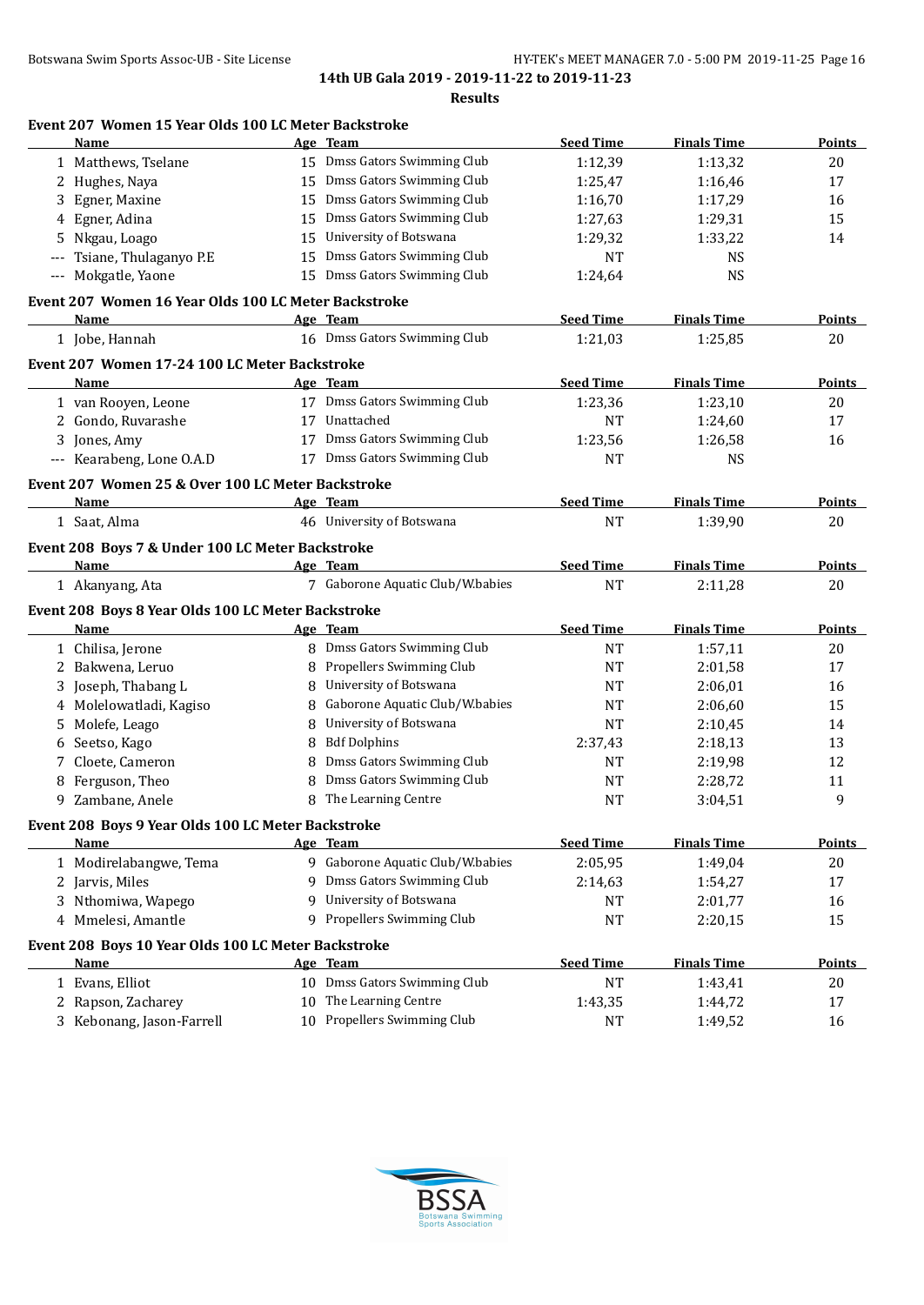# **(Event 208 Boys 10 Year Olds 100 LC Meter Backstroke)**

| (Event 200 DOYS IV real ORLS IOU LC METEL DACKSHOKE)<br><b>Name</b> |    | Age Team                          | <b>Seed Time</b> | <b>Finals Time</b> | <b>Points</b> |
|---------------------------------------------------------------------|----|-----------------------------------|------------------|--------------------|---------------|
| 4 Scharnick, Christiaan                                             |    | 10 Propellers Swimming Club       | 2:03,64          | 2:01,89            | 15            |
| 5 Dichabeng, Keone J                                                |    | 10 Propellers Swimming Club       | <b>NT</b>        | 2:12,01            | 14            |
| --- Mokgadi, Thuto                                                  |    | 10 Bdf Dolphins                   | <b>NT</b>        | DQ                 |               |
| --- Mothelesi, Otsile                                               |    | 10 Phoenix Swimming Club          | <b>NT</b>        | DQ                 |               |
| Event 208 Boys 11 Year Olds 100 LC Meter Backstroke                 |    |                                   |                  |                    |               |
| Name                                                                |    | Age Team                          | <b>Seed Time</b> | <b>Finals Time</b> | <b>Points</b> |
| 1 Khonat, Rayhan                                                    |    | 11 Phoenix Swimming Club          | 1:34,80          | 1:29,98            | 20            |
| 2 Modirelabangwe, Legakwa                                           |    | 11 Gaborone Aquatic Club/W.babies | 1:47,25          | 1:42,81            | 17            |
| Mwangi, Dean<br>3                                                   |    | 11 Dmss Gators Swimming Club      | 2:01,15          | 1:51,00            | 16            |
| 4 Kadzirange, Tatenda                                               |    | 11 Gaborone Aquatic Club/W.babies | <b>NT</b>        | 2:05,64            | 15            |
| Kgengwenyane, Lentle<br>5                                           |    | 11 The Learning Centre            | 2:08,21          | 2:06,44            | 14            |
| 6 Dzingai, Botlhe                                                   |    | 11 University of Botswana         | <b>NT</b>        | 2:06,91            | 13            |
| 7 Matenge, Larona                                                   | 11 | <b>Bdf Dolphins</b>               | <b>NT</b>        | 2:15,59            | 12            |
| 8 Letang, Myles                                                     | 11 | The Learning Centre               | 3:00,11          | 2:40,31            | 11            |
| Modimakwane, Lewa<br>9                                              | 11 | Dmss Gators Swimming Club         | <b>NT</b>        | 2:45,57            | 9             |
| Matthews, Lebone<br>$---$                                           | 11 | Dmss Gators Swimming Club         | 1:59,25          | DQ                 |               |
| Moloi, Lethabo<br>---                                               |    | 11 Gaborone Aquatic Club/W.babies | <b>NT</b>        | <b>NS</b>          |               |
| --- Ndwapi, Uyapo                                                   |    | 11 Propellers Swimming Club       | 1:43,83          | <b>NS</b>          |               |
| Event 208 Boys 12 Year Olds 100 LC Meter Backstroke                 |    |                                   |                  |                    |               |
| Name                                                                |    | Age Team                          | <b>Seed Time</b> | <b>Finals Time</b> | Points        |
| 1 Nsingo, David                                                     |    | 12 The Learning Centre            | 1:33,20          | 1:25,76            | 20            |
| 2 Mothibatsela, Ntsika                                              |    | 12 Dmss Gators Swimming Club      | <b>NT</b>        | 1:30,60            | 17            |
| Seetso, Nathan<br>3                                                 |    | 12 Dmss Gators Swimming Club      | 1:39,18          | 1:32,01            | 16            |
| 4 Manase, Wesley                                                    |    | 12 The Learning Centre            | 2:13,72          | 2:00,11            | 15            |
| Makurira, Peace<br>5                                                | 12 | The Learning Centre               | 2:08,08          | 2:00,15            | 14            |
| Mulale, Eleriwe<br>6                                                | 12 | University of Botswana            | NT               | 2:00,27            | 13            |
| Mutie, Kilonzi<br>---                                               | 12 | Dmss Gators Swimming Club         | <b>NT</b>        | DQ                 |               |
| Kilonda, Joshua<br>---                                              | 12 | The Learning Centre               | <b>NT</b>        | DQ                 |               |
| Mangani, Kevin<br>---                                               |    | 12 Propellers Swimming Club       | 1:51,92          | <b>NS</b>          |               |
| Event 208 Boys 13 Year Olds 100 LC Meter Backstroke                 |    |                                   |                  |                    |               |
| <b>Name</b>                                                         |    | Age Team                          | <b>Seed Time</b> | <b>Finals Time</b> | Points        |
| 1 Mokobi, Kgotla                                                    |    | 13 Dmss Gators Swimming Club      | 1:27,82          | 1:23,00            | 20            |
| 2 Garmroudi, Yusurf                                                 |    | 13 Gaborone Aquatic Club/W.babies | 1:29,65          | 1:30,17            | 17            |
| 3 Matebisi, Loago                                                   |    | 13 The Learning Centre            | 1:53,73          | 1:43,12            | 16            |
| Scharnick, Adriaan<br>4                                             |    | 13 Propellers Swimming Club       | 1:48,40          | 1:44,32            | 15            |
| Monchusi, Thulaganyo<br>5                                           |    | 13 Propellers Swimming Club       | NT               | 1:56,91            | 14            |
| Matthews, Mmusi<br>---                                              | 13 | Dmss Gators Swimming Club         | 1:25,19          | DQ                 |               |
| Setshogo, Lebone<br>---                                             | 13 | Dmss Gators Swimming Club         | NT               | <b>NS</b>          |               |
| Shi, Haozhe Huang<br>---                                            |    | 13 Dmss Gators Swimming Club      | <b>NT</b>        | <b>NS</b>          |               |
| Event 208 Boys 14 Year Olds 100 LC Meter Backstroke                 |    |                                   |                  |                    |               |
| <b>Name</b>                                                         |    | Age Team                          | <b>Seed Time</b> | <b>Finals Time</b> | <b>Points</b> |
| 1 Molefe, Lerako                                                    |    | 14 University of Botswana         | 1:33,15          | 1:24,22            | 20            |
| 2 Liu, Shawn                                                        |    | 14 The Learning Centre            | <b>NT</b>        | 1:32,51            | 17            |
| Bu, Kuncheng<br>3                                                   |    | 14 Dmss Gators Swimming Club      | <b>NT</b>        | 1:36,51            | 16            |
| Seetso, Thabang                                                     |    | 14 Bdf Dolphins                   | <b>NT</b>        | 1:37,60            | 15            |
| Hatty, Adam<br>5                                                    |    | 14 Dmss Gators Swimming Club      | NT               | 1:49,27            | 14            |
| 6 Raditladi, Lungile                                                |    | 14 University of Botswana         | NT               | 1:52,19            | 13            |

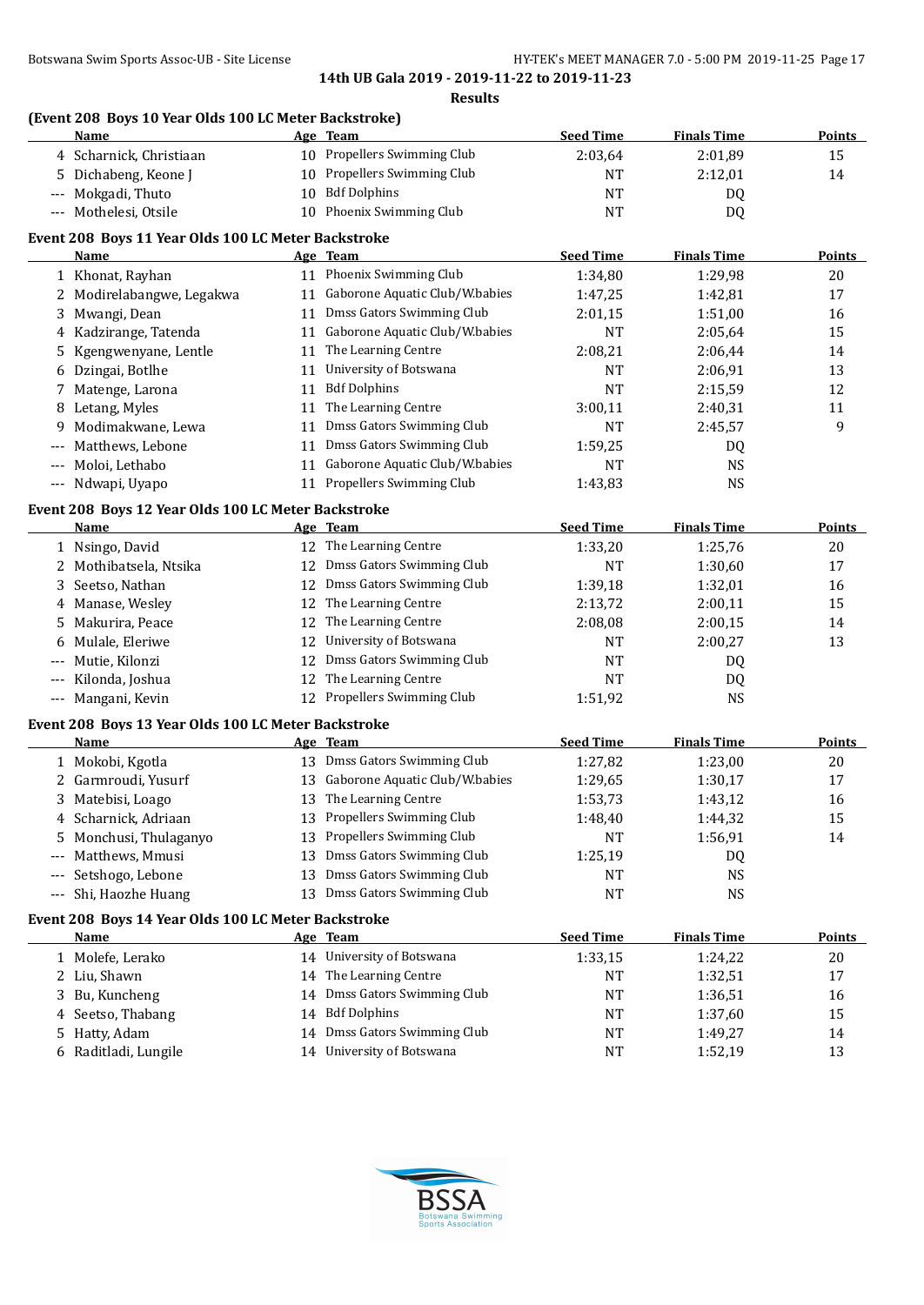|   | Name                                                    |    | Age Team                     | <b>Seed Time</b>                                        | <b>Finals Time</b>    | <b>Points</b>              |
|---|---------------------------------------------------------|----|------------------------------|---------------------------------------------------------|-----------------------|----------------------------|
|   | 7 Motlhabane, Pule P                                    |    | 14 Propellers Swimming Club  | 3:00,04                                                 | 1:54,03               | 12                         |
|   | Event 208 Men 15 Year Olds 100 LC Meter Backstroke      |    |                              |                                                         |                       |                            |
|   | Name                                                    |    | Age Team                     | <b>Seed Time</b>                                        | <b>Finals Time</b>    | Points                     |
|   | 1 Gondo, Takundanashe                                   |    | 15 Unattached                | 1:13,64                                                 | 1:11,72               | 20                         |
|   | 2 Marumo, Lefika                                        |    | 15 Dmss Gators Swimming Club | 1:20,64                                                 | 1:16,03               | 17                         |
|   | 3 van Rooyen, Benco                                     |    | 15 Dmss Gators Swimming Club | 1:19,32                                                 | 1:19,83               | 16                         |
|   | 4 Seleke, Thabiso                                       |    | 15 Bdf Dolphins              | <b>NT</b>                                               | 2:00,14               | 15                         |
|   |                                                         |    |                              |                                                         |                       |                            |
|   | Event 208 Men 16 Year Olds 100 LC Meter Backstroke      |    |                              |                                                         |                       |                            |
|   | Name                                                    |    | Age Team                     | <b>Seed Time</b>                                        | <b>Finals Time</b>    | <b>Points</b>              |
|   | 1 Jamu, Alexander                                       |    | 16 Dmss Gators Swimming Club | 1:08,84                                                 | 1:07,28               | 20                         |
|   | 2 Walsh, Patrick                                        |    | 16 Dmss Gators Swimming Club | 1:15,90                                                 | 1:11,22               | 17                         |
|   | 3 Harry, Ethan                                          | 16 | University of Botswana       | 1:24,59                                                 | 1:17,92               | 16                         |
|   | 4 Mosime, Theo M                                        | 16 | Dmss Gators Swimming Club    | 1:32,02                                                 | 1:25,51               | 15                         |
|   | 5 Kandela, Rawa                                         | 16 | University of Botswana       | <b>NT</b>                                               | 1:45,72               | 14                         |
|   | Event 208 Men 17-24 100 LC Meter Backstroke             |    |                              |                                                         |                       |                            |
|   | Name                                                    |    | Age Team                     | <b>Seed Time</b>                                        | <b>Finals Time</b>    | <b>Points</b>              |
|   | 1 Dzingai, Solomon                                      |    | 19 University of Botswana    | 1:13,08                                                 | 1:12,13               | 20                         |
|   | 2 Jobe, Nicholas                                        | 18 | Dmss Gators Swimming Club    | 1:19,14                                                 | 1:18,51               | 17                         |
|   | 3 Makepe, Tokelo                                        | 17 | Dmss Gators Swimming Club    | 1:18,66                                                 | 1:19,93               | 16                         |
|   | 4 Motshwari, Karabo                                     | 19 | <b>Bdf Dolphins</b>          | 1:36,30                                                 | 1:25,75               | 15                         |
|   | 5 Rantshabeng, Otsile D                                 | 19 | Dmss Gators Swimming Club    | 1:25,00                                                 | 1:28,87               | 14                         |
| 6 | Matsake, Kutlwano                                       | 19 | <b>Bdf Dolphins</b>          | 2:09,78                                                 | 1:52,08               | 13                         |
| 7 | Moswetsi, Thato                                         | 22 | <b>Bdf Dolphins</b>          | 1:49,53                                                 | 1:57,47               | 12                         |
| 8 | Kasale, Uswani                                          | 24 | <b>Bdf Dolphins</b>          | <b>NT</b>                                               | 2:19,60               | 11                         |
|   |                                                         | 17 | University of Botswana       | 1:26,91                                                 |                       |                            |
|   | Kgang, Lefa                                             | 19 | University of Botswana       |                                                         | DQ                    |                            |
|   | Keleeme, Botlhe                                         |    | 24 Bdf Dolphins              | <b>NT</b>                                               | DQ                    |                            |
|   | --- Samuel, Masego                                      |    |                              | <b>NT</b>                                               | <b>NS</b>             |                            |
|   | Event 208 Men 25 & Over 100 LC Meter Backstroke         |    |                              |                                                         |                       |                            |
|   | Name                                                    |    | Age Team                     | <b>Seed Time</b>                                        | <b>Finals Time</b>    | <b>Points</b>              |
|   | 1 Ngorosha, Tatenda                                     |    | 26 University of Botswana    | 1:23,98                                                 | 1:19,95               | 20                         |
|   | 2 Watson, Trevor                                        |    | 44 Dmss Gators Swimming Club | NT                                                      | 1:33,24               | 17                         |
|   | 3 Keatshotse, Badiredi                                  | 32 | <b>Bdf Dolphins</b>          | 1:29,70                                                 | 1:33,97               | 16                         |
|   | 4 Matenge, Ndasiiwa                                     |    | 34 Bdf Dolphins              | 2:07,78                                                 | 2:17,15               | 15                         |
|   | --- Gachala, Lawrence                                   | 49 | <b>Bdf Dolphins</b>          | 2:16,02                                                 | <b>NS</b>             |                            |
|   | Event 209 Mixed 14 & Under 200 LC Meter Freestyle Relay |    |                              |                                                         |                       |                            |
|   | Team                                                    |    | <b>Relay</b>                 | <b>Seed Time</b>                                        | <b>Finals Time</b>    | <b>Points</b>              |
|   | 1 Dmss Gators Swimming Club                             |    | A                            | 1:58,16                                                 | 2:03,19               | 40                         |
|   | 1) Matthews, Mmusi M13                                  |    | 2) Ditlhogo, Amaru W13       | 3) Ingwe, Kimberly N W14                                | 4) Mokobi, Kgotla M13 |                            |
|   | 2 University of Botswana                                |    | A                            | NT                                                      | 2:13,70               | 34                         |
|   | 1) Molefe, Lerako M14                                   |    | 2) Harry, Kyra W12           | 3) Raditladi, Lungile M14                               |                       | 4) Oagile-Motso, Renee W12 |
|   | 3 The Learning Centre                                   |    | A                            | 2:20,90                                                 | 2:13,80               | 32                         |
|   | 1) Tele, Phoebe W12                                     |    | 2) Liu, Shawn M14            | 3) Wambiru, Angela W12                                  | 4) Nsingo, David M12  |                            |
|   | 4 Propellers Swimming Club                              |    | B                            | 2:34,09                                                 | 2:36,31               | 30                         |
|   | 1) Nkgau, Tanu W12                                      |    | 2) Scharnick, Adriaan M13    | 3) Munyuki, Kudzai W12                                  | 4) Mangani, Kevin M12 |                            |
|   | 5 Gaborone Aquatic Club/W.babies                        |    | A                            | 2:17,96                                                 | 2:44,69               | 28                         |
|   | 1) Molelowatladi, Realeboga W10                         |    | 2) Kurewa, Nikita E W9       | 3) Modirelabangwe, Legakwa M11 4) Garmroudi, Yusurf M13 |                       |                            |
|   |                                                         |    |                              |                                                         |                       |                            |

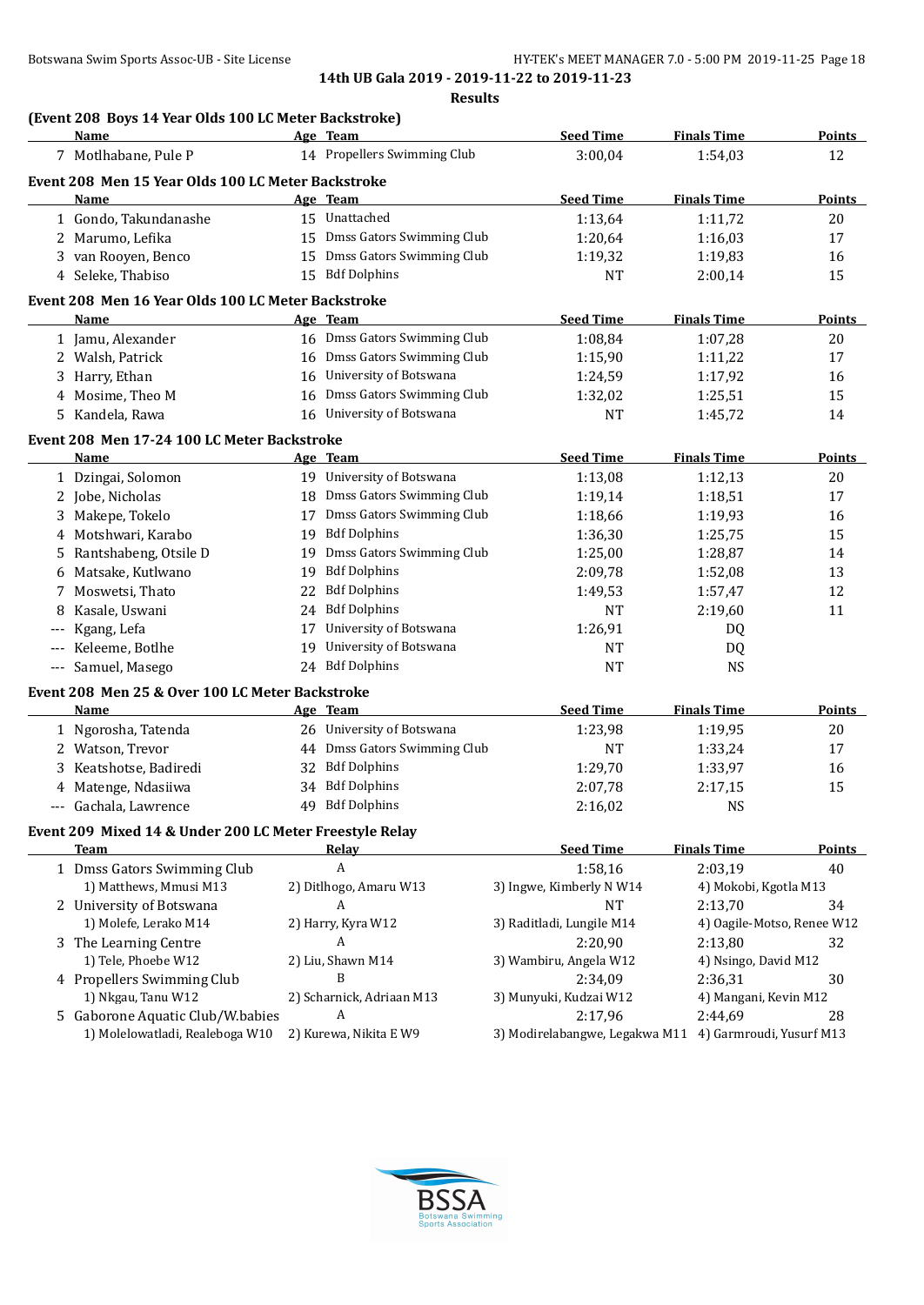#### **(Event 209 Mixed 14 & Under 200 LC Meter Freestyle Relay)**

| <b>Team</b>                        | Relay                        | <b>Seed Time</b>               | <b>Finals Time</b><br><b>Points</b> |
|------------------------------------|------------------------------|--------------------------------|-------------------------------------|
| --- Dmss Gators Swimming Club      | $\mathcal{C}$                | <b>NT</b>                      | X2:18,90                            |
| 1) Hatty, Adam M14                 | 2) Radovic, Vesna W12        | 3) Mothibatsela, Ntsika M12    | 4) Lombard, Izolde W11              |
| --- Dmss Gators Swimming Club      | B                            | <b>NT</b>                      | X2:23,01                            |
| 1) Kiragu, Mariam W13              | 2) Mutie, Kilonzi M12        | 3) Seetso, Nathan M12          | 4) Mutie, Mutinda W14               |
| --- Dmss Gators Swimming Club      | E                            | <b>NT</b>                      | X2:26,45                            |
| 1) Bu, Kuncheng M14                | 2) Muzila, Lelani W13        | 3) Mwangi, Dean M11            | 4) Mosetlha, Chawada W14            |
| --- The Learning Centre            | $\overline{B}$               | 2:42,38                        | X2:45,90                            |
| 1) Pesic, Ema W14                  | 2) Lesaso, Aone W13          | 3) Matebisi, Loago M13         | 4) Manase, Wesley M12               |
| --- The Learning Centre            | C                            | <b>NT</b>                      | X2:46,84                            |
| 1) Makurira, Nenyasha W12          | 2) Rapson, Zacharey M10      | 3) Mapoka, Nozipho W11         | 4) Makurira, Peace M12              |
| --- Dmss Gators Swimming Club      | D                            | <b>NT</b>                      | X2:48,54                            |
| 1) Matthews, Lebone M11            | 2) Evans, Imogen W10         | 3) Evans, Elliot M10           | 4) Visser, Tamica W13               |
| --- Gaborone Aquatic Club/W.babies | C                            | <b>NT</b>                      | X2:58,16                            |
| 1) Gaboeletswe, Lelentle W12       | 2) Donnel, Tobias M10        | 3) Ramatlhodi, Lefika M11      | 4) Garmroudi, Phoebe W11            |
| --- Propellers Swimming Club       | $\mathbf{D}$                 | 3:07,31                        | X3:01,74                            |
| 1) Chalashika, Resego W10          | 2) Motlhabane, Pule P M14    | 3) Mojalemotho, Abale W10      | 4) Bakwena, Leruo M8                |
| --- Propellers Swimming Club       | C                            | <b>NT</b>                      | X3:02,07                            |
| 1) Ramakoloi, Rorisang W10         | 2) Scharnick, Christiaan M10 | 3) Kebonang, Jason-Farrell M10 | 4) Kesiilwe, Kutlo W9               |
| --- University of Botswana         | R                            | <b>NT</b>                      | X3:03,09                            |
| 1) Nthomiwa, Wapego M9             | 2) Joseph, Thabang L M8      | 3) Segadika, Katlo W9          | 4) Oagile-Motso, Phoebe W8          |
| --- University of Botswana         | C                            | <b>NT</b>                      | X3:05,05                            |
| 1) Mulale, Eleriwe M12             | 2) Dzingai, Botlhe M11       | 3) Morekwa, Katlo W10          | 4) Macheng, Khethiwe W13            |
| --- Gaborone Aquatic Club/W.babies | B                            | 2:54,37                        | X3:06,37                            |
| 1) Pelotona, Arona W9              | 2) Kadzrirange, Stephanie W8 | 3) Modirelabangwe, Tema M9     | 4) Kadzirange, Tatenda M11          |
| --- The Learning Centre            | D                            | <b>NT</b>                      | X3:12,89                            |
| 1) Johnson, Reese W9               | 2) Kgengwenyane, Lentle M11  | 3) Nkete, Alena W10            | 4) Ruthenberg, Alrick M10           |
| --- Gaborone Aquatic Club/W.babies | D                            | <b>NT</b>                      | X3:15,14                            |
| 1) Tjiuoro, Ikuu W10               | 2) Numada, Mahiro M8         | 3) Makandwa, Munatsi W8        | 4) Lee, Seung Jun M11               |
| --- Propellers Swimming Club       | G                            | <b>NT</b>                      | X3:18,93                            |
| 1) Dichabeng, Keone J M10          | 2) Dsouza, Megan W9          | 3) Morebodi, Maeva W8          | 4) Mmelesi, Amantle M9              |
| --- Propellers Swimming Club       | $\mathbf{F}$                 | <b>NT</b>                      | X3:21,78                            |
| 1) Charles, Maano M10              | 2) Mvududu, Joy W9           | 3) Kebonang, Nathan-Leigh M7   | 4) Sudharshan, Tharsha W9           |
| --- The Learning Centre            | E                            | <b>NT</b>                      | X4:02,01                            |
| 1) Magosi, Lelentle W10            | 2) Zambane, Anele M8         | 3) Wambiru, Aisha W9           | 4) Letang, Myles M11                |
| --- Propellers Swimming Club       | E                            | 2:48,29                        | XNS                                 |
| 1) Mangana, Samantha W10           | 2) Ndwapi, Uyapo M11         | 3) Ndwapi, Shato W10           | 4) Monchusi, Thulaganyo M13         |

#### **Event 209 Mixed 15 & Over 200 LC Meter Freestyle Relay**

 $\overline{\phantom{a}}$ 

|                     | Team                          | Relay                    | <b>Seed Time</b>           | <b>Finals Time</b>          | <b>Points</b> |
|---------------------|-------------------------------|--------------------------|----------------------------|-----------------------------|---------------|
|                     | 1 Dmss Gators Swimming Club   | А                        | 2:02.12                    | 1:53.83                     | 40            |
|                     | 1) Walsh, Patrick M16         | 2) Matthews, Tselane W15 | 3) Egner, Maxine W15       | 4) Jamu, Alexander M16      |               |
|                     | 2 University of Botswana      | A                        | NT                         | 2:00.10                     | 34            |
|                     | 1) Dzingai, Solomon M19       | 2) Harry, Ethan M16      | 3) Nkgau, Loago W15        | 4) Saat, Alma W46           |               |
|                     | --- Dmss Gators Swimming Club |                          | NT                         | X2:02,98                    |               |
|                     | 1) Fischer, Ethan M17         | 2) van Rooven, Leone W17 | 3) Jones, Amy W17          | 4) Sebikiri, Maemo M20      |               |
| $\qquad \qquad - -$ | Dmss Gators Swimming Club     |                          | NT                         | X2:04.94                    |               |
|                     | 1) van Rooyen, Benco M15      | 2) Egner, Adina W15      | 3) Hughes, Naya W15        | 4) Jobe, Nicholas M18       |               |
|                     | --- Dmss Gators Swimming Club | D                        | <b>NT</b>                  | X2:10,84                    |               |
|                     | 1) Rantshabeng, Otsile D M19  | 2) Kurtagic, Lina W14    | 3) Mosime, Theo M M16      | 4) Jobe, Hannah W16         |               |
| $\qquad \qquad - -$ | University of Botswana        | в                        | NT                         | X2:18.89                    |               |
|                     | 1) Ngorosha, Tatenda M26      | 2) Kgang, Lefa M17       | 3) Magocha, Gertrude P W19 | 4) Kelebemang, Lebogang W22 |               |
|                     |                               |                          |                            |                             |               |